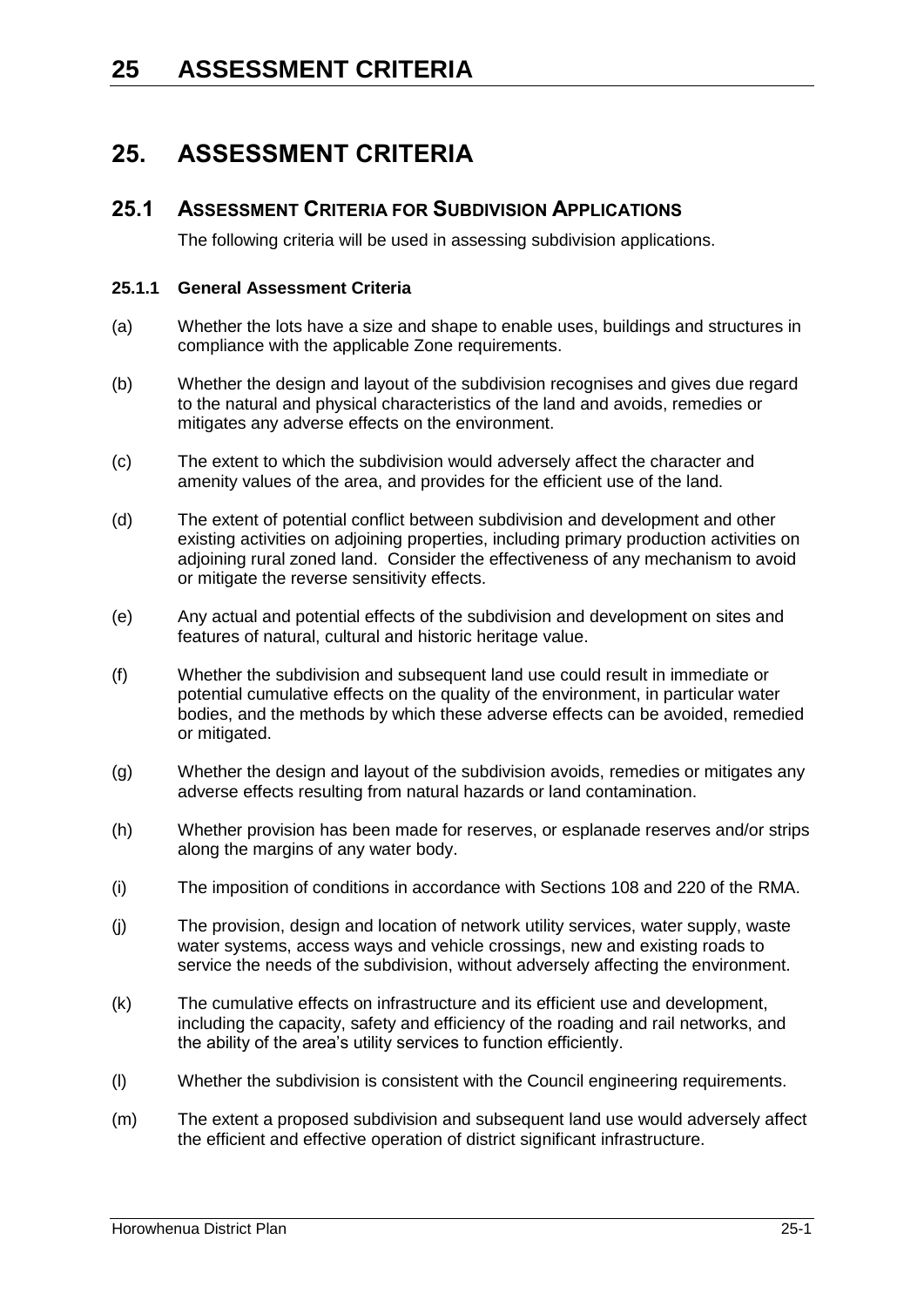### **25.1.2 Greenbelt Residential Zone Criteria**

- (a) Whether the subdivision accords with the Structure Plan for the respective area, and provides a design that meets the development requirements for buildings in the Greenbelt Residential Zone.
- (b) The extent to which the proposal is in accordance with the Greenbelt Residential Design Guide - Schedule 7.
- (c) For the Greenbelt Residential Waitarere Rise Overlay, the extent to which subdivision is in keeping with the character, amenity, scale and intensity of the original Waitarere Rise development where the ability to connect to a Council reticulated water supply is not available.
- (d) Whether, in the Greenbelt Residential (Foxton Beach North Overlay) Zone, a comprehensive development plan ensures distribution of open space throughout the site, accepting that clusters of dense development will be appropriate.
- (e) The extent to which development of the Greenbelt Residential (Foxton Beach North Overlay) Zone makes provision for future stages of development in the Zone, which will connect to infrastructure and services including roads, walkways, cycleways and open space from adjoining areas of development.

### **25.1.3 Rural Zone Criteria - All Landscape Domains**

The following assessment criteria will be used in assessing all subdivisions within the Rural Zone regardless of the Landscape Domain in which the site is located.

- (a) Rural Subdivision and development Design Guide
	- (i) The extent to which the proposed subdivision and/or development is generally in accordance with the Rural Subdivision and Development Design Guide - Schedule 6.
- (b) Any subdivision with proposed vehicular or pedestrian access to a State Highway or Limited Access Road
	- (i) Whether the approval of Transit New Zealand, as road controlling authority for State Highways and Limited Access Roads; or the relevant territorial authority for any Limited Access Roads not controlled by New Zealand Transport Agency has been obtained.
	- (ii) The location and design of access onto the State Highway network or Limited Access Road.
	- (iii) The extent to which the proposal is consistent with the requirements of the New Zealand Transport Agency.
- (c) Any subdivision with proposed access over or under the North Island Main Trunk Railway Line
	- (i) Whether the approval of NZRC, as the rail premises owner, and/or the railway access provider for the Railway within the Horowhenua, has been obtained for any access over or under the railway lines.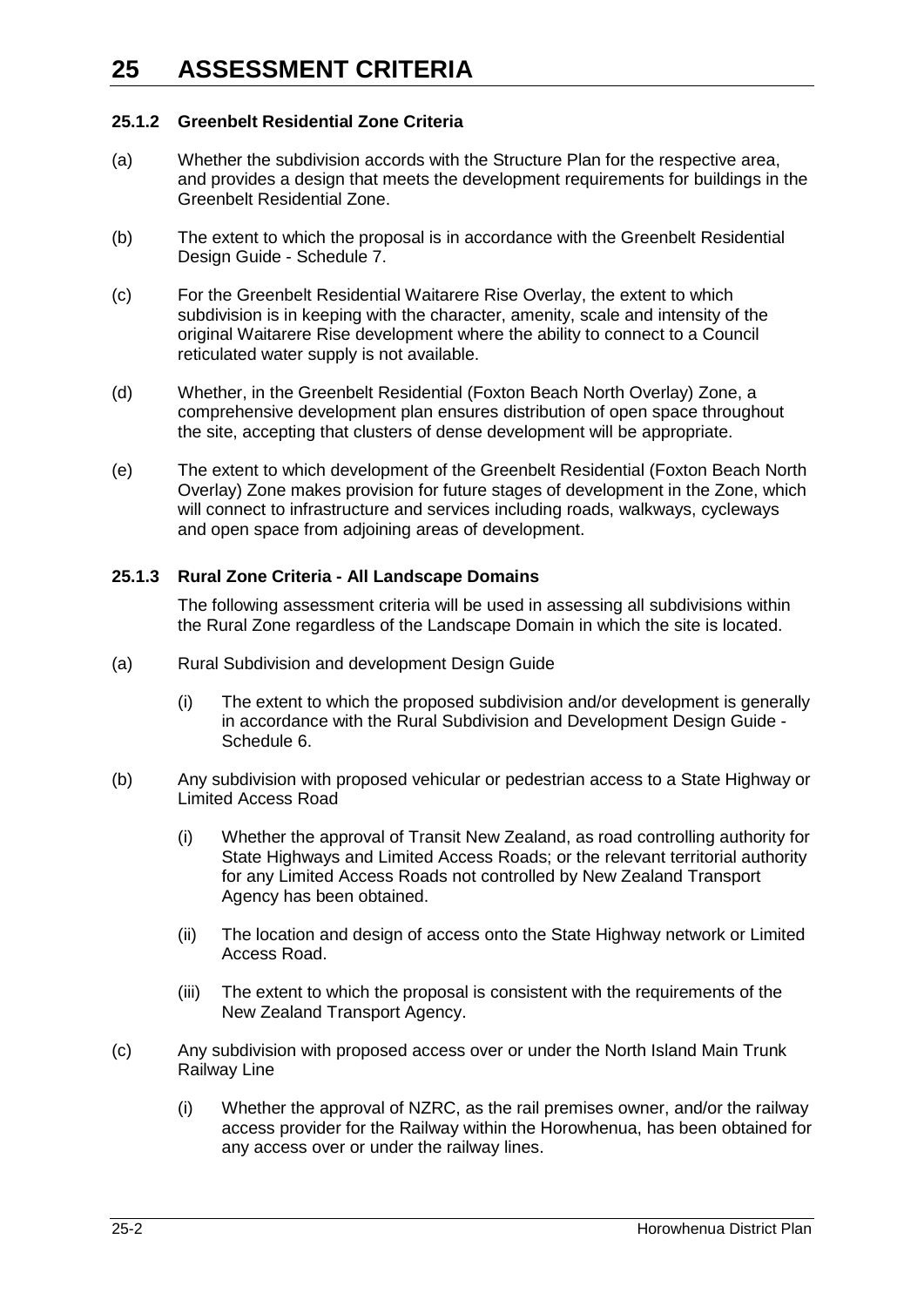- (ii) The location and design of access over and under the North Island Main Trunk Railway Line.
- (iii) Whether alternative legal and physical access to a legal road other than the access over the North Island Main Trunk Railway Line would be provided for each lot as part of the subdivision.
- (d) Conservation Lots
	- (i) In assessing if a Conservation Lot is justified, consideration will be given to whether the area of indigenous vegetation, wetland or other biological or scientific significance:
	- Consists of a coherent well-developed canopy of indigenous vegetation.
	- Contains a significant percentage (at least 25%) of mature indigenous trees.
	- Consists of a range of indigenous species appropriate to the area.
	- Represents a significant or prominent landscape feature.
	- Contains threatened indigenous species.
	- Has wildlife habitat values, or provides or contributes to a habitat corridor facilitating the movement of wildlife in the local area.
	- Is of sufficient size and shape to maintain its intrinsic qualities.
	- (ii) Consideration will be given to the extent to which the size of the proposed Conservation Lot might adversely affect the usability of the balance area. (There shall be no maximum area for a Conservation Lot).
	- (iii) In assessing the location and appropriateness of the lot, the effect that a dwelling will have on the protected feature will be considered. Where there is likely to be an adverse effect the Council may decline consent or require that the building site be located elsewhere on the property so as to avoid or mitigate such an adverse effect.
	- (iv) Consideration will be given to the provision of appropriate legal protection for the Conservation Lot in perpetuity, on the title of the land.
- (e) Amalgamated Sites not adjoining
	- (i) Council will have regard to whether one or more of the following factors apply in deciding whether a subdivision creating an amalgamation of titles not immediately adjoining is appropriate:
	- The titles are only separated by a topographical feature, such as a road, river, railway, stream or drain.
	- The titles are positioned in a manner that allows them to be effectively used together for sustained independent production.
	- The likelihood of a successful application being made to subdivide the titles in the future on the basis that they cannot effectively be used together is low.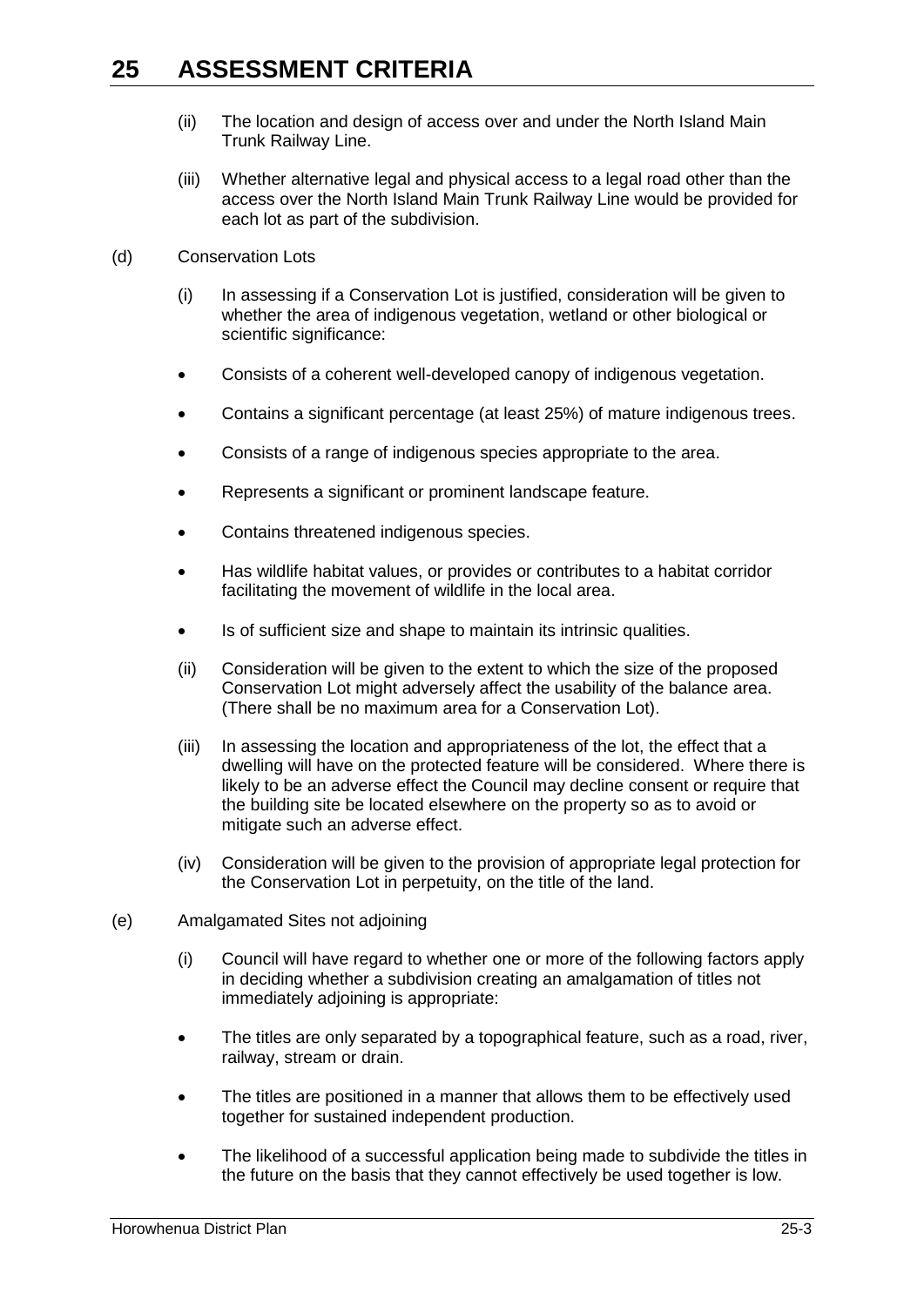- (f) Natural Habitats and Wetlands
	- (i) The degree to which any natural habitat or wetland areas on the sites to be subdivided are to be formally protected, rehabilitated and/or planted with appropriate species.
- (g) Rivers, Streams, Waterways and Riparian Planting
	- (i) The extent to which the health of the waterways would be enhanced or protected through riparian planting and management.
	- (ii) The degree to which the proposed subdivision design would adversely affect any waterway.
	- (iii) The degree to which the ecological values of the River Environments of the Manawatu, Ohau, Tokomaru Rivers and Waikawa Stream are protected and maintained.
- (h) Reverse Sensitivity and Cross Property Impacts
	- (i) The ability to avoid or mitigate reverse sensitivity effects where the nature of subdivision is likely to generate the potential for complaints about existing activities permitted in the Rural Zone and other lawfully established activities.
	- (ii) The extent to which any subdivision or subsequent development would result in cross property impacts to adjoining sites (such as cross property drainage).
- (i) Activities, including subdivision near High Voltage Transmission Lines
	- (i) Whether the building, subdivision, earthworks or other activities would inhibit the safe and efficient operation of the transmission lines.

#### **25.1.4 Rural Zone Criteria – Individual Landscape Domain Criteria**

The following assessment criteria will be used to assess subdivision applications against specific criteria based on the Landscape Domain(s) in which the site is located.

- (a) Coastal Environment
	- (i) Whether the subdivision is of a scale, design and location that is sympathetic and does not dominate the underlying landform or surrounding visual and landscape patterns of the Coastal Environment landscape.
	- (ii) The degree to which building areas have or can be sited to reduce the visibility of any future buildings or structures and integrate them into the Coastal Environment landscape.
	- (iii) The level of existing vegetation on the site and how this has been incorporated into the subdivision design to reduce the visual impact of the subdivision.
	- (iv) The extent to which boundaries have been located to reduce the likelihood of fencelines being sited on dune ridgelines.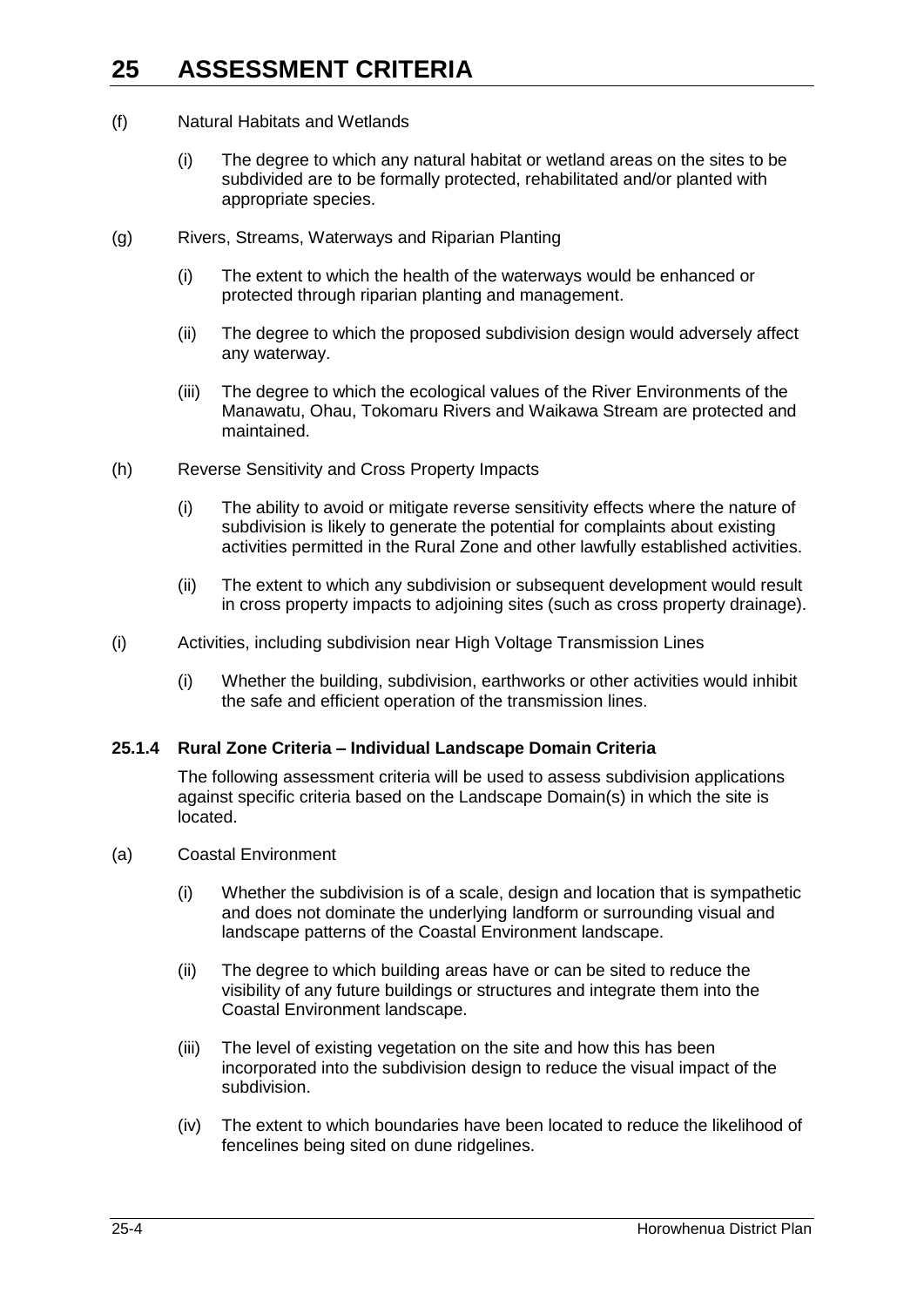- (v) The extent and location of any modifications to the landscape necessary to enable the subdivision to be undertaken.
- (vi) Whether any roads, rights-of-way, driveways provided as part of the subdivision have been designed and sited sensitively to fit the natural landform and to minimise the visual and environmental effects on the landscape.
- (b) Foxton Dunefields
	- (i) Whether the subdivision is of a scale, design and location that is sympathetic and does not dominate the underlying landform or surrounding visual and landscape patterns of the Foxton Dunefields landscape.
	- (ii) The extent to which building areas have been sited to reduce the visibility of any future buildings or structures and integrate them into the Foxton Dunefields landscape.
	- (iii) The level of existing vegetation on the site and how this has been incorporated into the subdivision design to reduce the visual impact of the subdivision.
	- (iv) The extent to which boundaries have been located to reduce the likelihood of fencelines being sited on dune ridgelines.
	- (v) The extent and location of any modifications to the landscape necessary to enable the subdivision to be undertaken.
	- (vi) Whether the location of any roads, right-of-ways and driveways have been sited sensitively to reduce the visual impact on the landscape.
- (c) Coastal Lakes
	- (i) Whether the subdivision is of a scale, design and location that is sympathetic and does not dominate the underlying landform or surrounding visual and landscape patterns of the Coastal Lakes landscape.
	- (ii) The degree to which building areas have or can be sited to integrate them into the Coastal Lakes landscape and reduce their visibility, particularly around the edges of Waipunahau (Lake Horowhenua) and Waiwiri (Lake Papaitonga).
	- (iii) The level of existing vegetation on the site and how this has been incorporated into the subdivision design to reduce the visual impact of the subdivision.
	- (iv) The extent to which boundaries have been located to reduce the likelihood of fencelines being sited on dune ridgelines.
	- (v) The extent and location of any modifications to the landscape necessary to enable the subdivision to be undertaken.
	- (vi) Whether any roads, rights-of-way, driveways provided as part of the subdivision have been designed and sited sensitively to fit the natural landform and to minimise the visual and environmental effects on the landscape.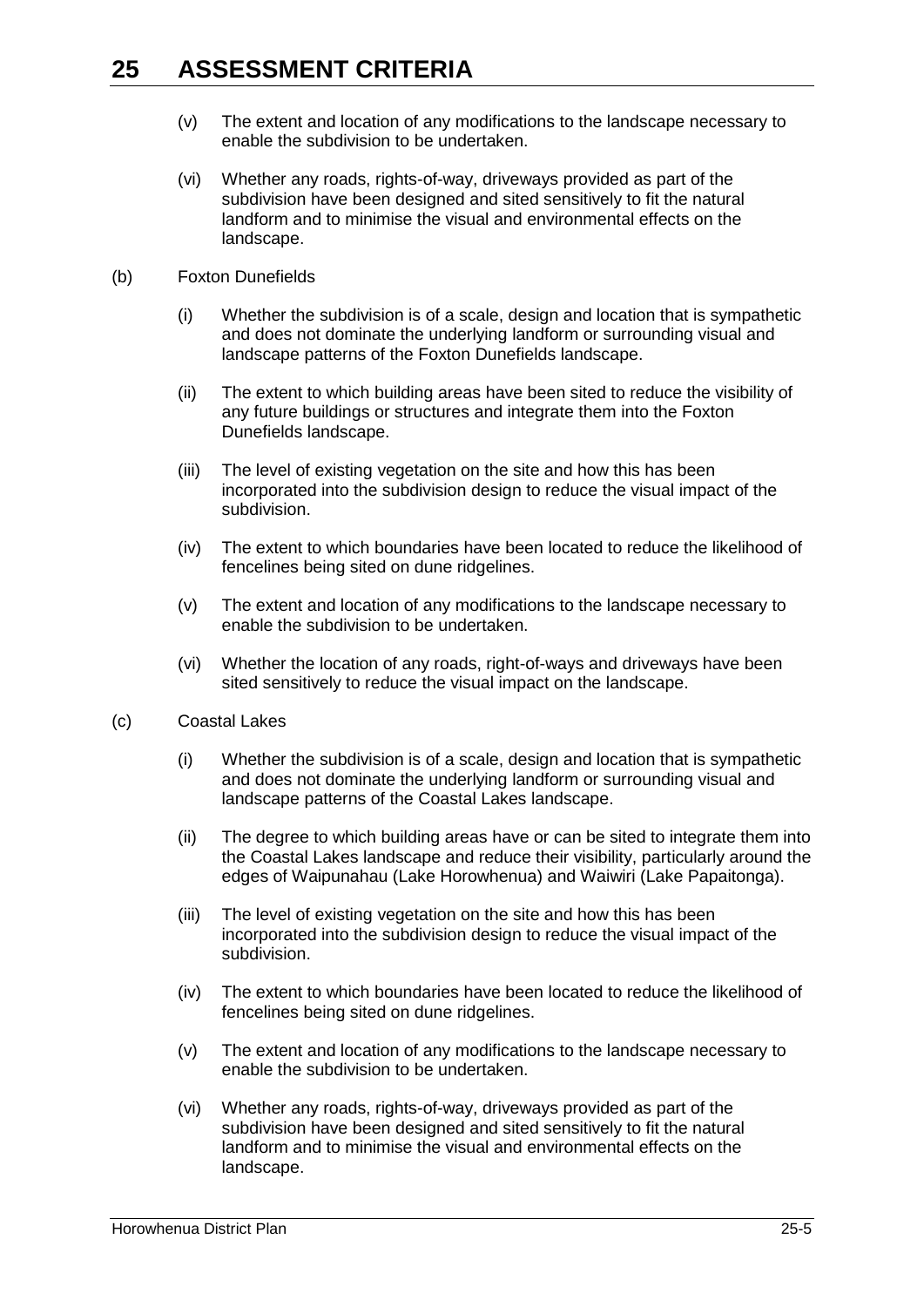#### (d) Moutoa-Opiki Plains

- (i) Whether the proposed subdivision would protect areas of versatile land for primary production activities and maintain the availability of the versatile land resource for use by future generations.
- (ii) In considering a balance area that is smaller than 20 hectares, consideration will be given to whether the balance site has greater potential for primary production than it would have had prior to the subdivision.
- (iii) In considering lots that cannot accommodate the necessary shape factor of a 100 metre diameter circle and/or 100 metre road frontage, consideration will be given to whether the shape of the lots maintain the open productive landscape and potential for primary production activities.
- (iv) The degree to which the open productive landscape of this Landscape Domain is maintained through the size, shape and siting of new lots.
- (v) In considering a subdivision that cannot satisfy the lot design and parameters, consideration will be given to whether the proposed subdivision is being undertaken to support an existing primary production system.
- (vi) Whether the subdivision involves an existing primary production system and it is demonstrated that the production system can continue to operate at the subdivided scale.
- (vii) Whether the subdivision is being undertaken for the purpose of supporting an existing primary production system.
- (viii) The extent to which any proposed building, structure or development would preclude or compromise the use or availability of land for primary production activities.
- (e) Tararua Terraces
	- (i) The extent to which any subdivision would lead to buildings and structures being highly visible against the backdrop of the Tararua Ranges.
	- (ii) The extent to which building areas have or can be sited using existing vegetation and topography to reduce the visual impact of future buildings or structures.
	- (iii) The extent and location of any modifications including earthworks and vegetation clearance necessary to provide access, building areas and undertake the proposed subdivision.
	- (iv) The extent of any of geotechnical works necessary to provide building sites for the lots within the subdivision.
	- (v) Whether the proposed subdivision would protect areas of versatile land for primary production activities and maintain the availability of versatile land for use by future generations.
	- (vi) In considering a balance area that is smaller than 15 hectares for subdivisions containing versatile land, consideration will be given to whether the balance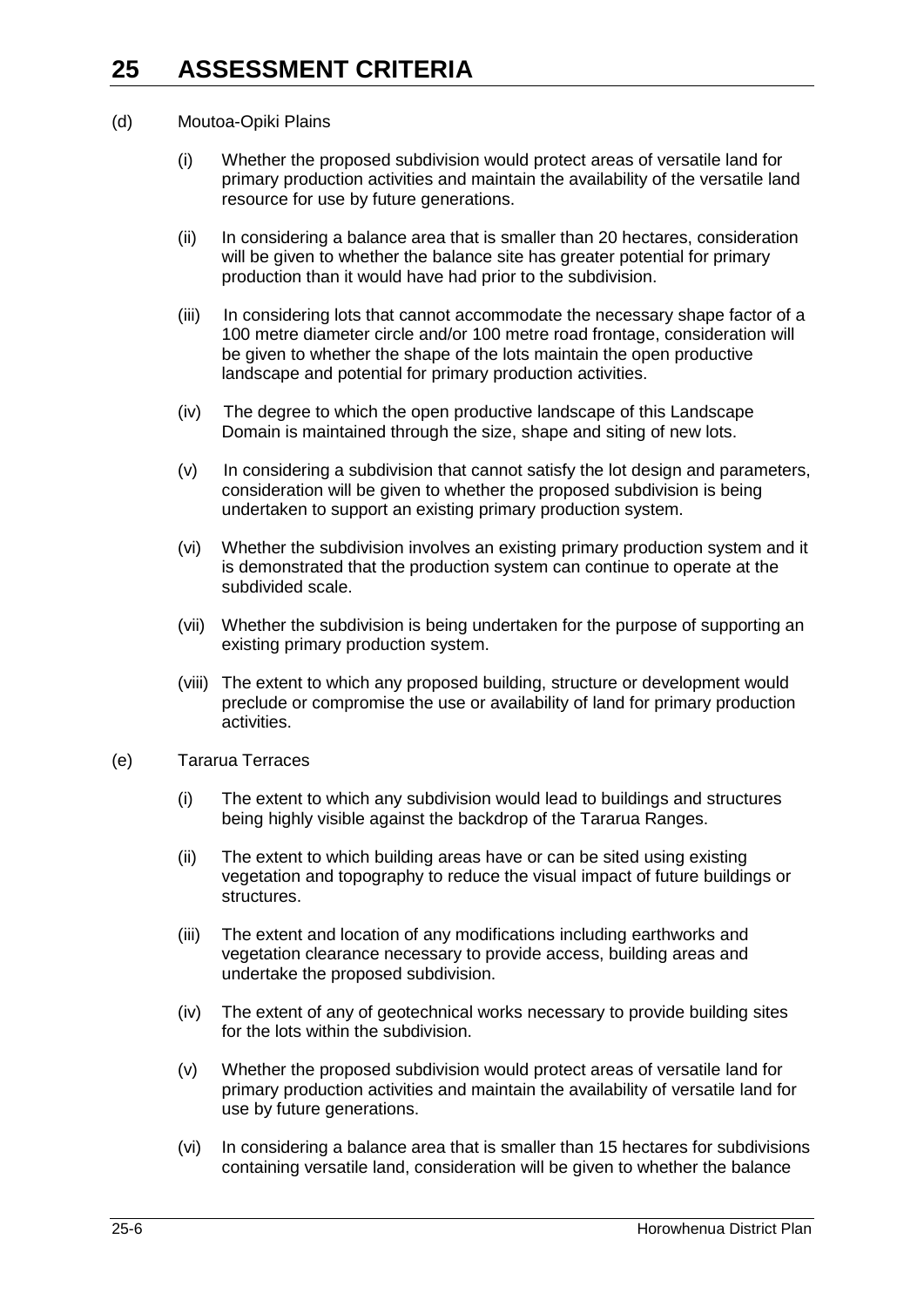site has greater potential for primary production opportunities than it would have had prior to the subdivision.

- (vii) In considering lots that cannot accommodate the necessary shape factor of a 100 metre diameter circle and/or 100 metre road frontage, consideration will be given to whether the shape of the lots maintain the open productive landscape and potential for primary production activities.
- (viii) The compatibility of the proposal with the pattern of development on adjoining land and avoidance of conflict with land based activities.
- (ix) In considering a subdivision involving versatile land that cannot satisfy the lot design and parameters, consideration will be given to whether the proposed subdivision is being undertaken to support an existing primary production system.
- (x) In considering a subdivision involving versatile land, consideration will be given to whether the subdivision involves an existing primary production system and it is demonstrated that the production system can continue to operate at the subdivided scale.
- (xi) Whether the subdivision is being undertaken for the purpose of supporting an existing primary production system.
- (xii) In considering a subdivision involving versatile land, consideration will be given to the extent to which any proposed building, structure or development would preclude or compromise the use or availability of land for primary production activities.
- (f) Levin–Koputaroa
	- (i) Whether the proposed subdivision would protect areas of versatile land for primary production activities and maintain the availability of the versatile land resource for use by future generations.
	- (ii) In considering a balance area that is smaller than 10 hectares for subdivisions containing versatile land, consideration will be given to whether the balance site has greater potential for primary production opportunities than it would have had prior to the subdivision.
	- (iii) In considering lots that cannot accommodate the necessary shape factor of a 100 metre diameter circle and/or 100 metre road frontage, consideration will be given to whether the shape of the lots maintain the open productive landscape and potential for primary production activities.
	- (iv) The compatibility of the proposal with the pattern of development on adjoining land and avoidance of conflict with land based activities.
	- (v) The extent to which building areas have or can be sited using existing vegetation and topography to reduce the visual impact of future buildings or structures.
	- (vi) The extent and location of any modifications to the landscape necessary to enable the subdivision to be undertaken.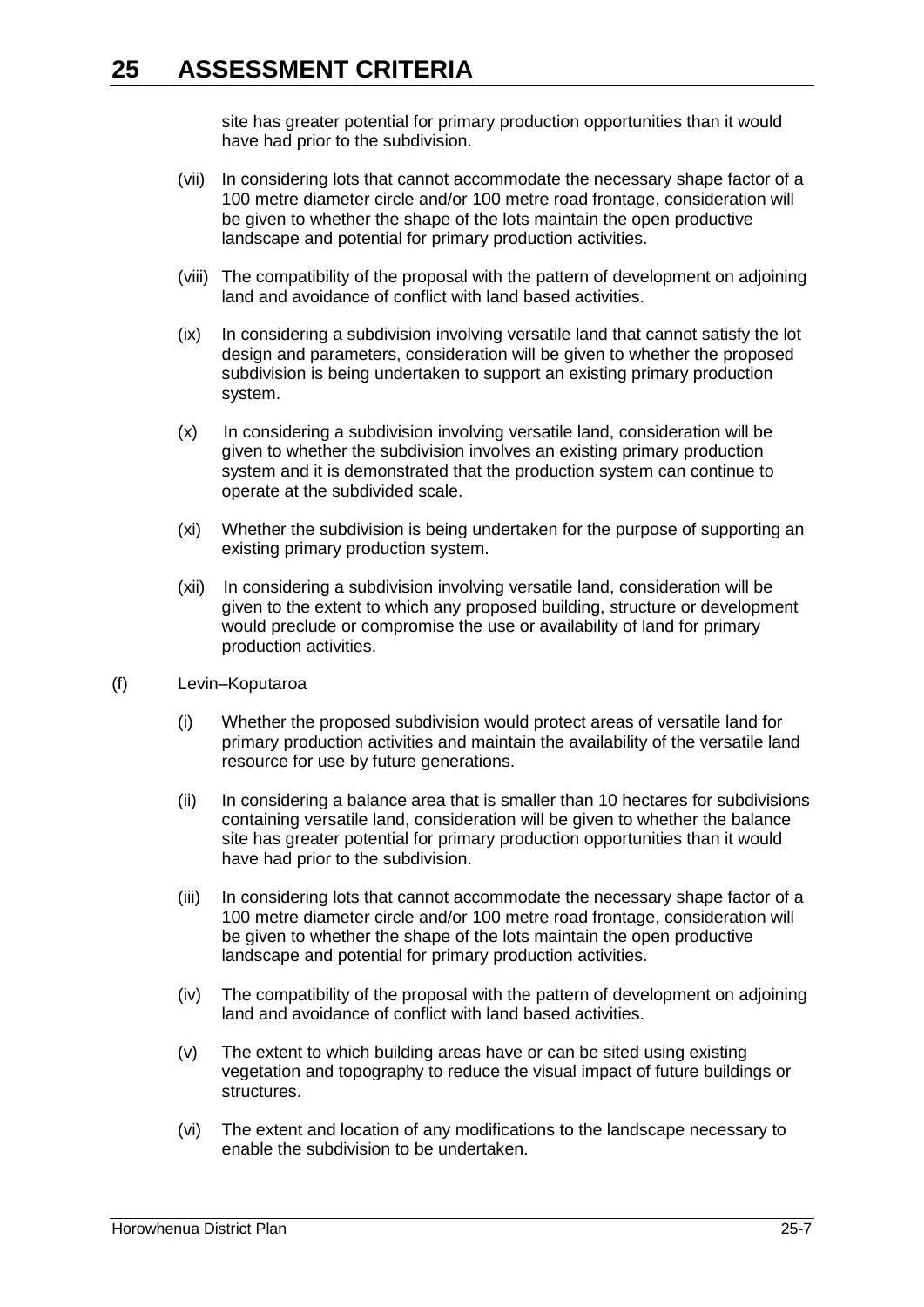- (vii) In considering a subdivision involving versatile land that cannot satisfy the lot design and parameters, consideration will be given to whether the proposed subdivision is being undertaken to support an existing primary production system.
- (viii) In considering a subdivision involving versatile land, consideration will be given to whether the subdivision involves an existing primary production system and it is demonstrated that the production system can continue to operate at the subdivided scale.
- (ix) Whether the subdivision is being undertaken for the purpose of supporting an existing primary production system.
- (x) In considering a subdivision involving versatile land, consideration will be given to the extent to which any proposed building, structure or development would preclude or compromise the use or availability of land for primary production activities.
- (g) Levin-Ohau
	- (i) Whether the proposed subdivision would protect areas of versatile land for primary production activities and maintain the availability of versatile land for use by future generations.
	- (ii) In considering a balance lot area that is smaller than 10 hectares for subdivisions containing versatile land, consideration will be given to whether the balance lot has greater potential for primary production opportunities than it would have had prior to the subdivision.
	- (iii) In considering lots that cannot accommodate the necessary shape factor of a 100 metre diameter circle and/or 100 metre road frontage, consideration will be given to whether the shape of the lots maintain the open productive landscape and potential for primary production activities.
	- (iv) The compatibility of the proposal with the pattern of development on adjoining land and avoidance of conflict with land based activities.
	- (v) The extent and location of any modifications to the landscape necessary to enable the subdivision to be undertaken.
	- (vi) In considering a subdivision involving versatile land that cannot satisfy the lot design and parameters, consideration will be given to whether the proposed subdivision is being undertaken to support an existing primary production system.
	- (vii) In considering a subdivision involving versatile land, consideration will be given to whether the subdivision involves an existing primary production system and it is demonstrated that the production system can continue to operate at the subdivided scale.
	- (viii) Whether the subdivision is being undertaken for the purpose of supporting an existing primary production system.
	- (ix) In considering a subdivision involving versatile land, consideration will be given to the extent to which any proposed building, structure or development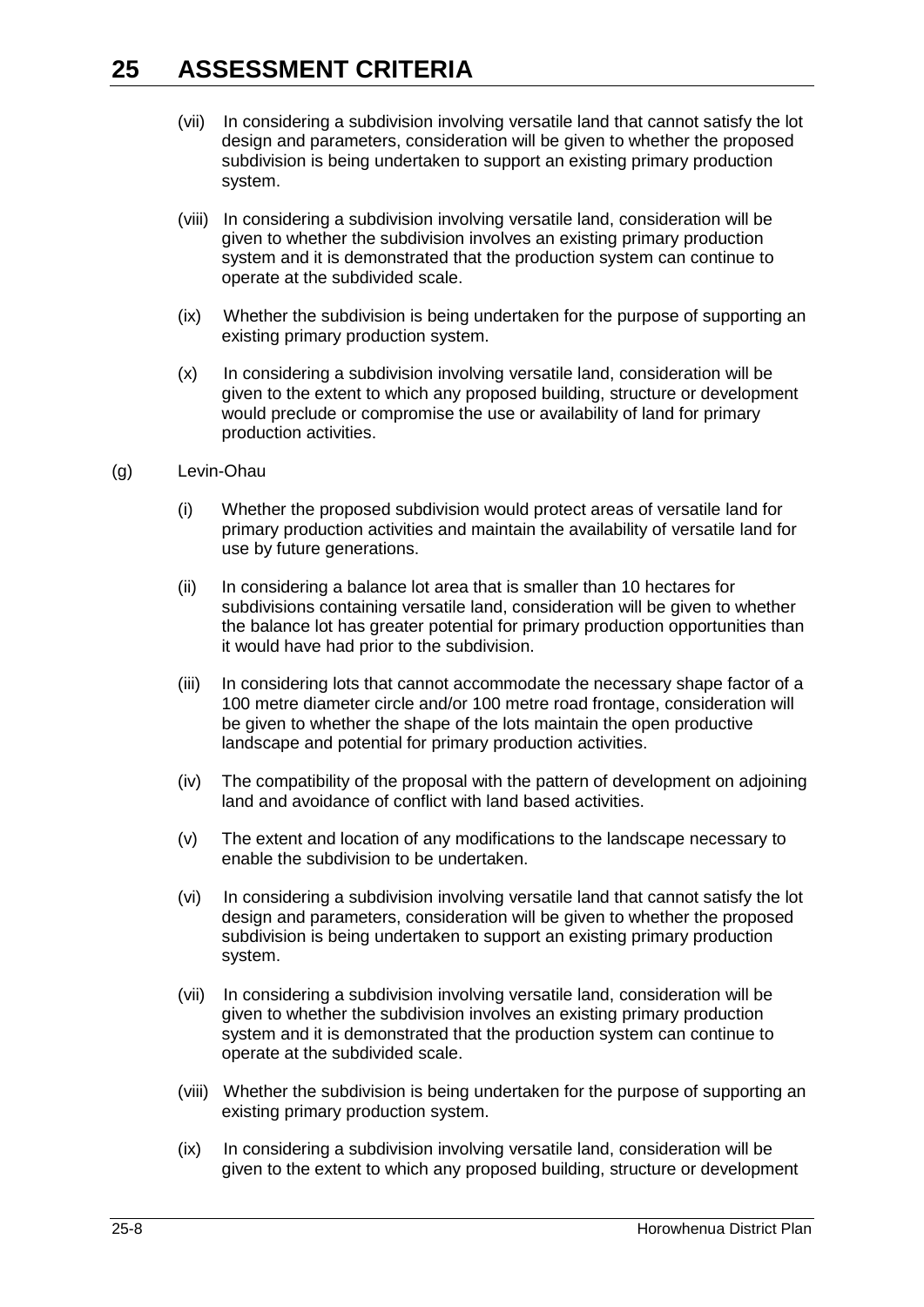would preclude or compromise the use or availability of land for primary production activities.

- (h) Kuku
	- (i) Whether the proposed subdivision would protect areas of versatile land for primary production activities and maintain the availability of versatile land for use by future generations.
	- (ii) In considering a balance lot area that is smaller than 10 hectares for subdivisions containing versatile land, consideration will be given to whether the balance lot has greater potential for primary production opportunities than it would have had prior to the subdivision.
	- (iii) In considering lots that cannot accommodate the necessary shape factor of a 100 metre diameter circle and/or 100 metre road frontage, consideration will be given to whether the shape of the lots maintain the open productive landscape and potential for primary production activities.
	- (iv) The extent to which building areas have or can be sited using existing vegetation and topography to reduce the visual impact of future buildings or structures.
	- (v) In considering a subdivision involving versatile land that cannot satisfy the lot design and parameters, consideration will be given to whether the proposed subdivision is being undertaken to support an existing primary production system.
	- (vi) In considering a subdivision involving versatile land, consideration will be given to whether the subdivision involves an existing primary production system and it is demonstrated that the production system can continue to operate at the subdivided scale.
	- (vii) Whether the subdivision is being undertaken for the purpose of supporting an existing primary production system.
	- (viii) In considering a subdivision involving versatile land, consideration will be given to the extent to which any proposed building, structure or development would preclude or compromise the use or availability of land for primary production activities.

#### (i) Manakau Downlands

- (i) Whether the subdivision is of a scale, design and location that is sympathetic and does not dominate the underlying landform or surrounding visual and landscape patterns of the Manakau Downlands landscape.
- (ii) The extent to which building sites have been identified to maintain the character of this Landscape Domain.
- (iii) The extent and location of any modifications to the landscape necessary to enable the subdivision to be undertaken.
- (iv) The extent to which the subdivision would result in additional traffic using the existing Manakau village roading network.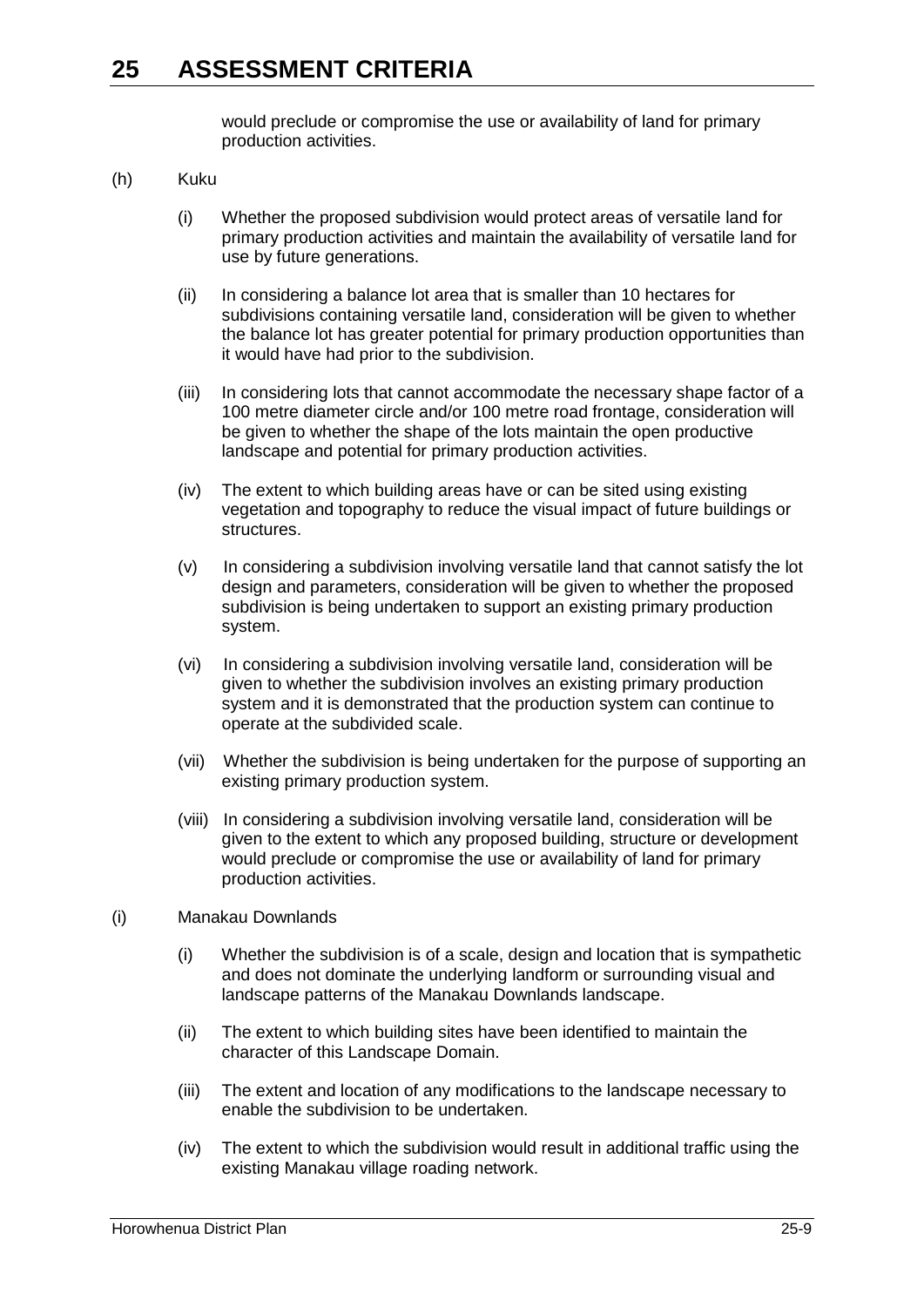- (j) Hill Country
	- (i) The extent to which any subdivision would lead to buildings and structures being highly visible against the backdrop of the Tararua Ranges.
	- (ii) The extent of any modifications including earthworks and vegetation clearance necessary to provide access or building sites to the proposed subdivision.

### **25.1.5 Structure Plans and Residential (Deferred) Zone Criteria**

- (a) The extent to which the subdivision is in accordance with the Structure Plan for the area.
- (b) Whether the subdivision can be effectively and efficiently serviced by reticulated infrastructure. If reticulated infrastructure is not available or proposed, that the subdivision provides suitable on-site servicing which do not adversely affect the environment.
- (c) The extent to which the subdivision provides a safe and efficient transportation network, and the ability to provide access to each lot.
- (d) The extent to which the subdivision is compatible and connects with the surrounding environment.
- (e) The effects on sites of significance, including natural, cultural and historic values.
- (f) The extent of open space networks within the subdivision and linkages with adjoining areas to provide for recreational opportunities and landscaped areas.

### **25.1.6 Activities, including subdivision, near High Voltage Transmission Lines**

- (a) Whether the building, subdivision, earthworks or other activities would inhibit the safe and efficient operation of the transmission lines.
- (b) The extent to which the subdivision, building or earthworks design mitigates the effects of the lines (e.g. siting of buildings, roads, reserves).
- (c) The ability for continued access to existing transmission lines for maintenance, inspection and upgrading.
- (d) The minimisation of risk or injury and/or property damage from such lines.
- (e) The extent to which potential adverse visual effects are mitigated through the location of building platforms.
- (f) The nature and location of any proposed vegetation to be planted in the vicinity of transmission lines, and whether this vegetation would inhibit the safe and efficient operation of the transmission lines.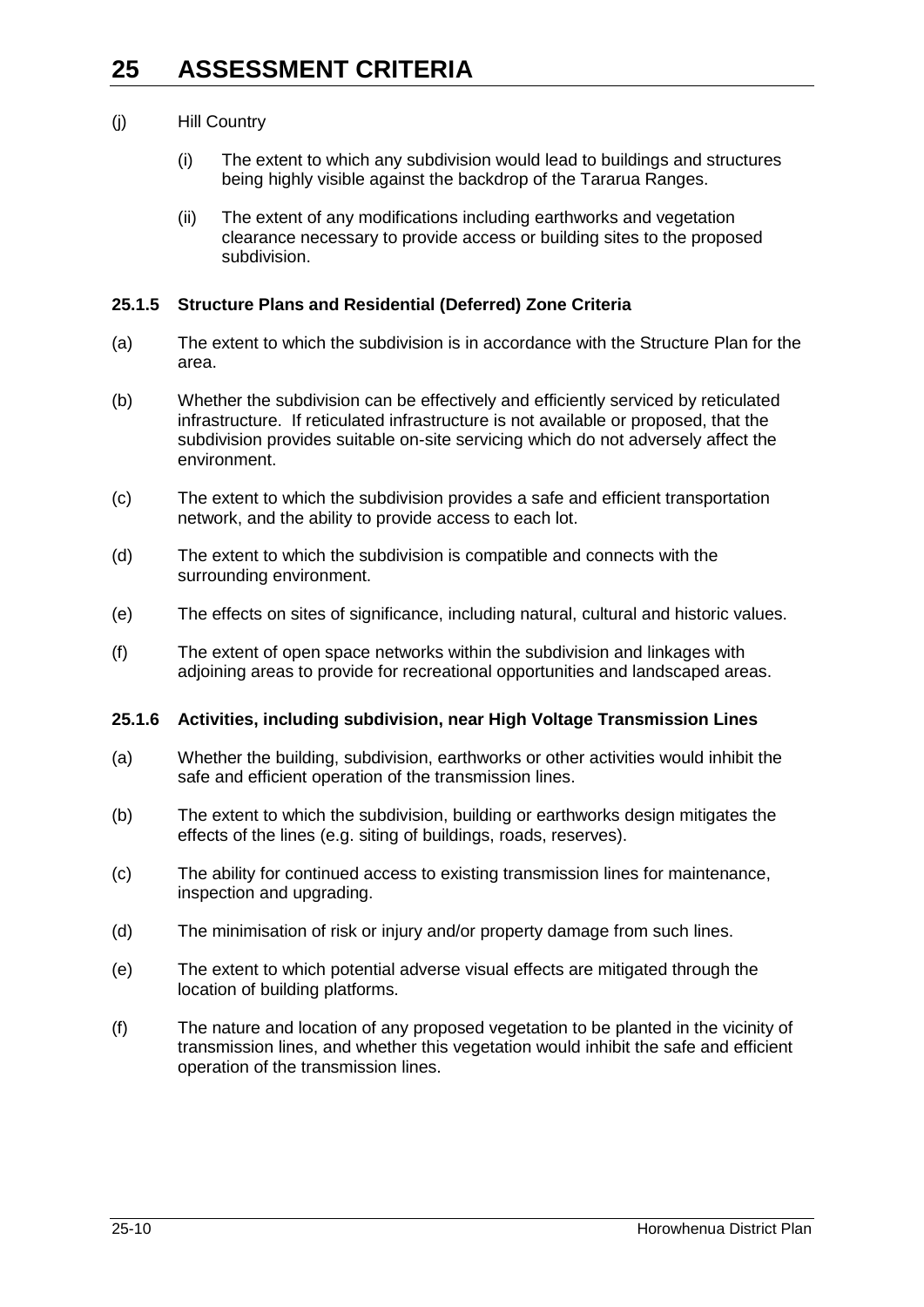### **25.2 ASSESSMENT CRITERIA FOR LAND USE CONSENTS IN THE RURAL ZONE**

The following criteria will be used in assessing land use applications.

### **25.2.1 General**

- (a) The extent of the non-compliance(s) and/or any worsening of existing noncompliance(s).
- (b) The physical features of the site and surrounds and any unique characteristics that makes compliance with permitted activity standards unachievable.
- (c) The location, bulk and dominance of the building or structure and the actual and potential adverse affects on the character and amenity of the surrounding area.
- (d) The likelihood of the proposed activity to generate reverse sensitivity effects on the primary production, intensive farming activities and other lawfully established activities, and the potential impact these may have on the continuing effective and efficient operation of the primary production, intensive farming activities and other lawfully established activities.
- (e) The extent to which the design of the building and activity is compatible with the activities, character and amenity of the area.
- (f) The level, duration and frequency of any noise likely to be generated and the degree to which this will contrast with the existing noise environment and the impact of any cumulative increase, taking into account the nature of any measures to mitigate excessive noise levels and the degree to which they are likely to be successful.
- (g) Whether the development would have an adverse effect on the safety and efficiency of the road network, including consideration of the volume and type of traffic which may be generated to the site and the ability of the site to accommodate loading, manoeuvring and access requirements, including the extent to which the frequency and timing of vehicle movements and the impact these may have on the surrounding environment in terms of noise, vibration, and glare from headlights.
- (h) Whether establishment of the activity would adversely affect the efficient functioning of the Rural Zone or other zones, or result in significant social or economic impacts.
- (i) The extent to which the activity promotes the optimum and efficient use of the rural land resource.
- (j) The proposed methods for avoiding, remedying or mitigating adverse effects including the design of the building or structure, the use of materials, design, screening, landscaping.
- (k) The extent to which alternative sites, designs and layout have been considered.
- (l) The proposed methods for avoiding, remedying or mitigating reverse sensitivity effects on transport networks, including railway corridors from new or altered buildings accommodating new noise sensitive activities.
- (m) The positive local, regional and national benefits of undertaking the activity.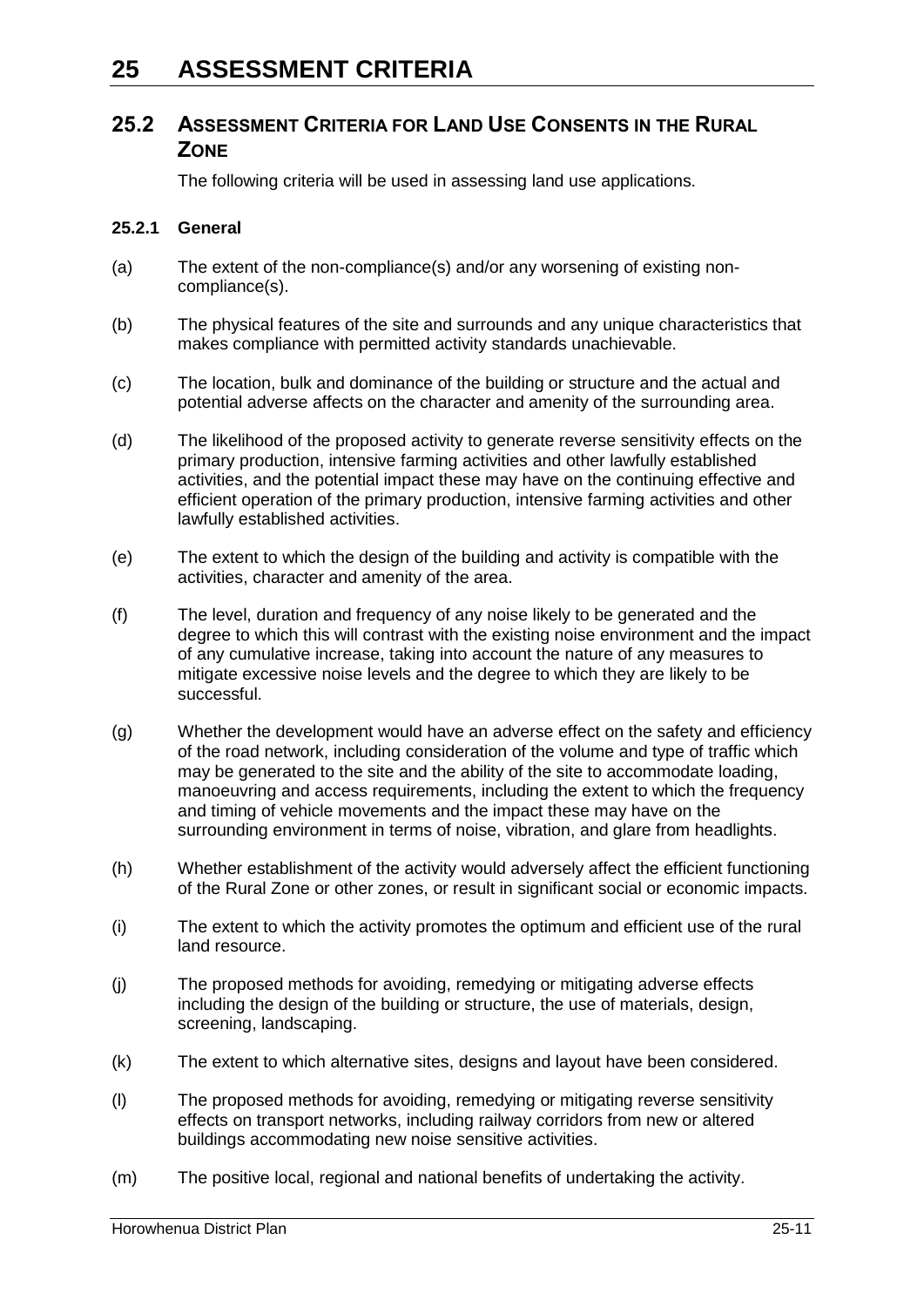- (n) Whether the development or activity would have an adverse effect on the operation, maintenance, upgrading or development of the National Grid.
- (o) The extent to which a proposed activity will affect the efficient and effective operation of district significant infrastructure. Consideration will be given to advice provided by the manager of the potentially affected infrastructure.

### **25.2.2 Buildings**

- (a) The extent of any adverse effects on the environment from exceeding maximum height and in particular the effect of any increased building height on the visual character of the area and its compatibility with the scale of adjoining buildings.
- (b) The degree to which the building has an adverse effect on the rural character of the site and the surrounding area.
- (c) The design and appearance of the building and its compatibility with the surrounding environment in terms of design, height, and scale.
- (d) The need for two or more residential dwelling units on a site to provide for farm worker accommodation.
- (e) The extent to which encroachment of a building setback or separation distance to enable more efficient, practical and/or pleasant use of the remainder of the site.
- (f) The extent to which alternative practical locations or designs are available for the building.
- (g) Any adverse effects of the proximity or bulk of the building, in terms of visual dominance by buildings on the outlook from adjoining sites and buildings, which is out of character with the local environment.
- (h) Any adverse effects on adjoining sites of the proximity of the building, in terms of reduced privacy through being overlooked from or being in close proximity to neighbouring buildings, to an extent which is inconsistent with the surrounding environment.
- (i) The extent to which the use of the proposed building will detract from the pleasantness or amenity of adjoining sites, in terms of such matters as noise, smell, dust, glare or vibration.
- (j) The ability to mitigate any adverse effects of the proposal on adjoining sites, including through the provision of landscape plantings.
- (k) Whether development within the National Grid Corridor would have an adverse effect on the operation, maintenance, upgrading or development of the electricity transmission network.
- (l) The proposed methods for avoiding, remedying or mitigating reverse sensitivity effects on transport networks, including railway corridors from new or altered buildings accommodating new noise sensitive activities.

### **25.2.3 Second Residential Dwelling Units and Family Flats**

(a) The ability to meet the bulk and location standards including building setbacks,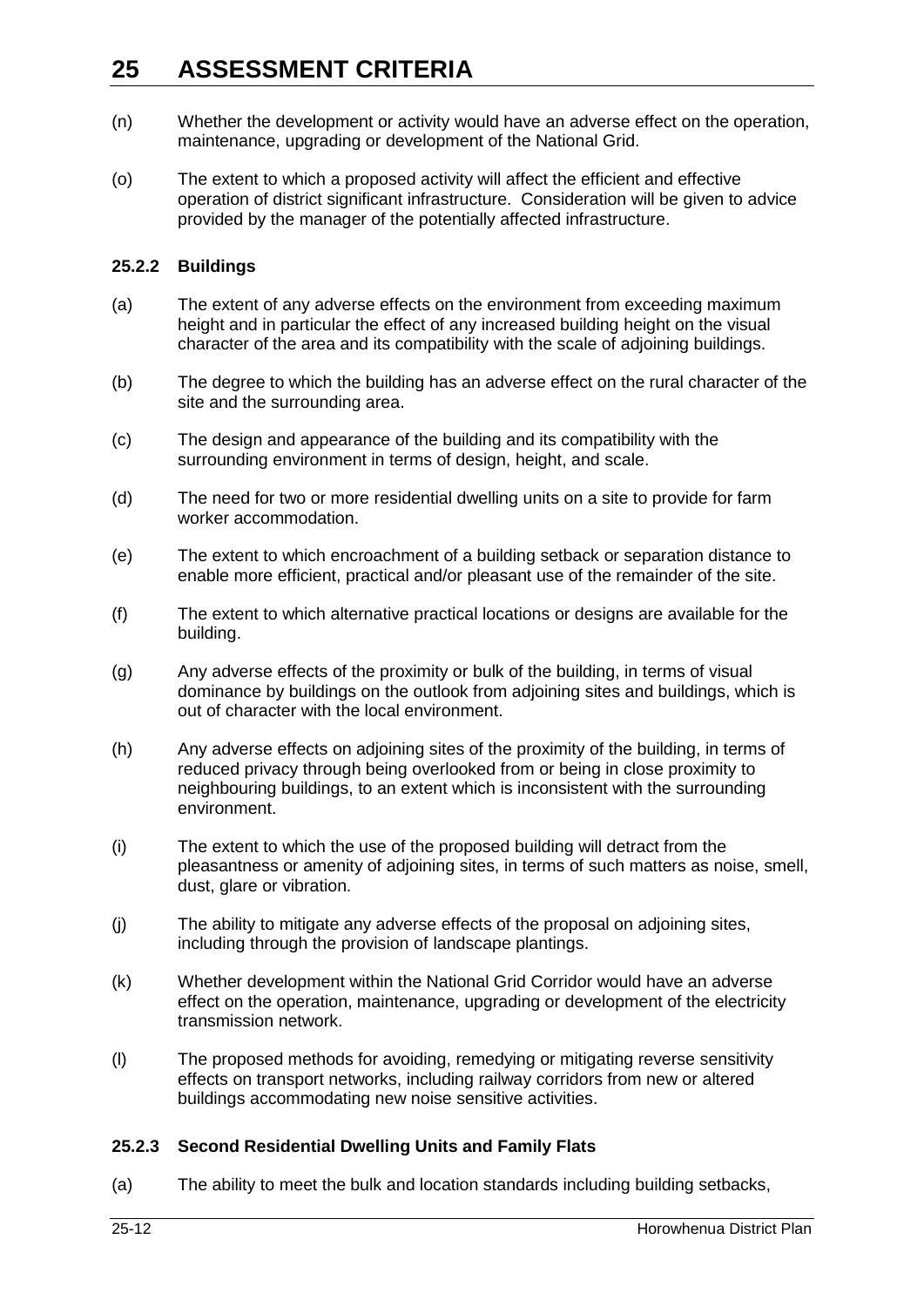separation distances, and manoeuvring.

- (b) The scale of the family flat building and the extent to which the family flat remains clearly secondary to the principal residential dwelling unit on site.
- (c) The ability of the immediate environment to cope with the effects of increased vehicular and pedestrian traffic.
- (d) Any servicing requirements and/or constraints of the site whether the site has adequate water supply and provision for disposal of waste products and stormwater.
- (e) The extent to which the additional dwelling or family flat would be compatible with the rural character of the surrounding area.

### **25.2.4 Tree Planting**

(a) The proximity to and potential effects on residential dwellings, roads, and/or utilities from established trees in terms of tree debris, shading and icing of roads, maintenance of level crossing sightlines, residential and rural amenity.

### **25.2.5 Intensive Farming**

- (a) The size and scale of the proposed activity, and the proposed location of various activities within the site and in relation to residential activities on adjoining sites.
- (b) The adverse effects on character or amenity of neighbouring properties and the surrounding area.
- (c) Proximity to existing residential activities and other existing sensitive activities located in the Rural Zone.
- (d) The likely effects on persons living and working in the locality from noise, odour, traffic, and nuisances such as vermin and flies.
- (e) Whether the proposal complies with any current adopted codes of practice for the relevant industry.
- (f) The likely effectiveness of any proposed mitigation methods to address potential adverse effects.
- (g) The prevailing wind where any reduction in setback or separation distance relates to housing or keeping of animals.

### **25.2.6 Non-Primary Production Activities**

- (a) Actual or potential effects (including cumulative effects) on the sustainable management of the rural land resource and, in particular, versatile land.
- (b) Whether the development has a functional need to locate in the Rural Zone, and whether the development meets an identified need within the local community.
- (c) Whether alternative locations (including possible locations in urban areas) have been considered.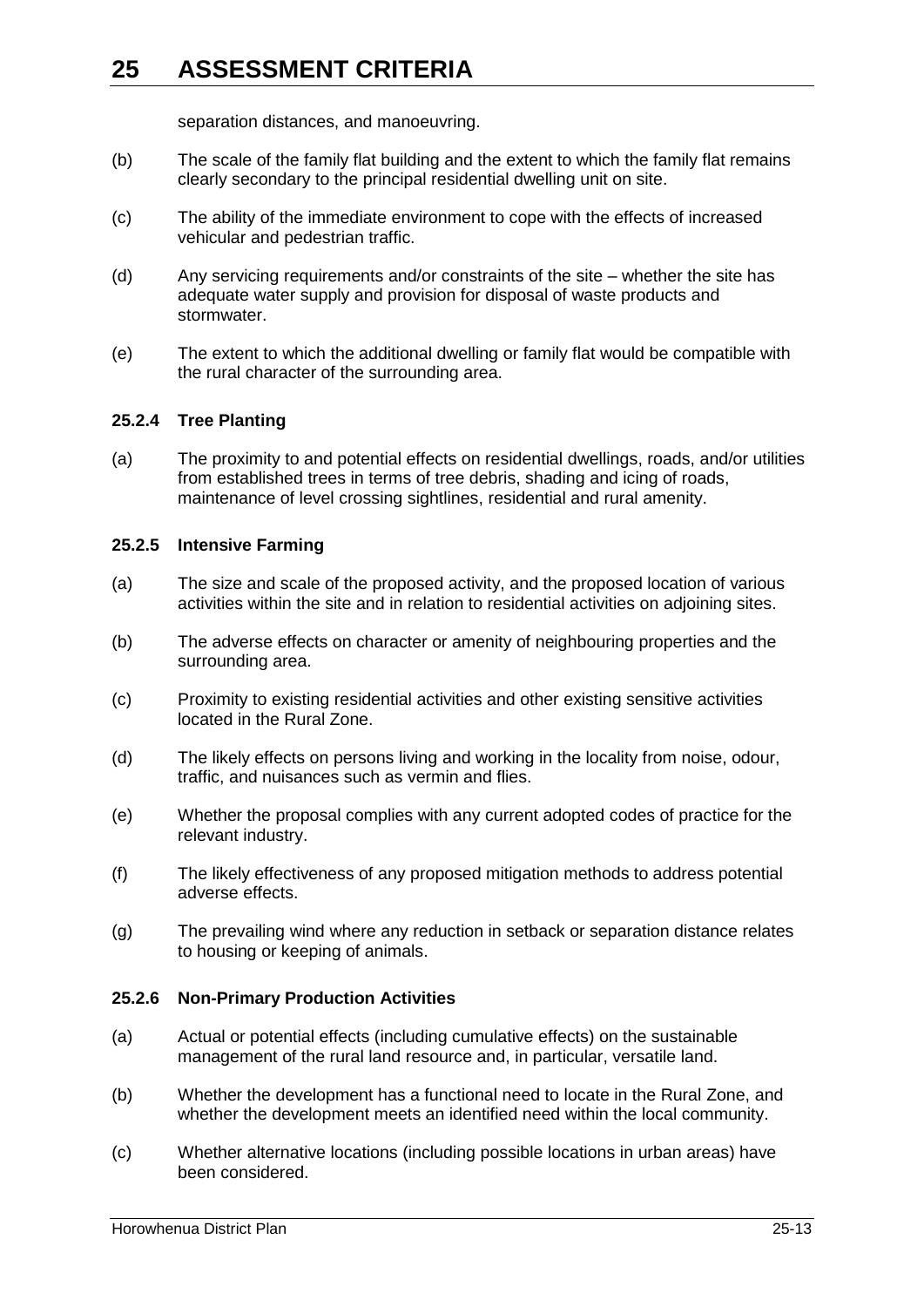- (d) Whether the scale of the development is in keeping with the rural character of the area.
- (e) Whether the proposal will adversely affect the open space and rural character of the surrounding area.
- (f) The extent to which the non-primary production activity has the potential to generate reverse sensitivity effects and reduces the efficient and effective use of the Rural Zone by primary production activities.
- (g) Whether the site contains an adequate area of land which will enable the effects of the activity to be contained on the site.
- (h) The hours of operation of the activity and the effect it may have on the amenity enjoyed by the existing and future residents of the locality.
- (i) Actual or potential adverse effects on the occupants of nearby dwellings (e.g. noise, odour, and glare).
- (j) The advantages of the development with respect to the processing of local products or materials on or near their sites of origin, if applicable.

#### **25.2.7 Surface of the Water**

- (a) The scale, character and nature of the activity including the frequency and size of watercraft associated with the activity.
- (b) Potential for conflict between the activity/structure and other users of the same water body, as well as natural values.
- (c) Effects of activities on land associated with the proposed activity including the impact on public access.
- (d) Extent to which the activity will reduce opportunities for recreational activities.
- (e) The extent to which the structure on the surface of the water is visually dominant, particularly when viewed from any public place.
- (f) Levels of traffic generated by the activity, its compatibility with the adjoining road and the extent to which road safety is affected.

#### **25.2.8 Outstanding Natural Features and Landscapes and Domains with High Landscape Amenity**

The following criteria will be used in assessing land use applications relating to Domains with High Landscape Amenity and Outstanding Natural Features and Landscapes:

- (a) The extent to which the proposal adversely affects the landscape values of the landscape in which it is located
- (b) The extent to which there are cumulative effects on landscape values.
- (c) The extent to which landscape effects are able to be effectively avoided, remedied or mitigated.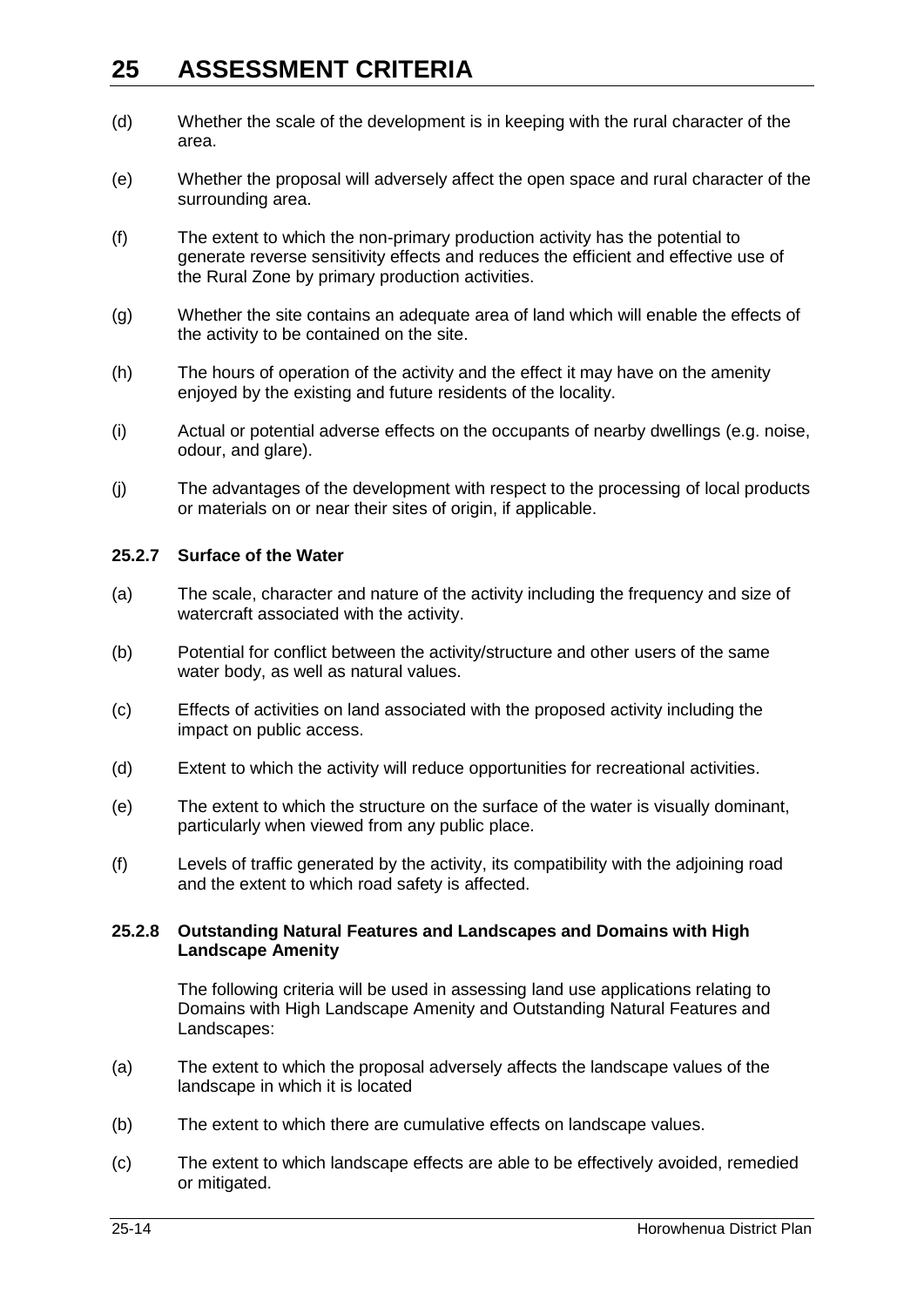- (d) The extent to which the proposal provides for rehabilitation and restoration of landscape and associated values or the offsetting of those values by another form of environmental compensation using a 'no net loss' approach.
- (e) The extent to which the proposal leads to buildings, structures and earthworks being highly visible.
- (f) The extent to which the proposal is in accordance with the Rural Subdivision and Development Design Guide.
- (g) The extent to which a proposal on an Outstanding Natural Feature or Landscape, or domain with High Landscape Amenity, affects the backdrop of the Tararua Ranges.
- (h) The extent to which the proposal is visible from the coast.
- (i) The extent to which the proposal is consistent with any relevant provisions in National Policy Statements, Regional Policy Statements and objectives and policies of the District Plan.
- (j) Any relevant criteria in Chapter 25 relating to the effects of subdivision and development.
- (k) The extent to which the location and design of the activity is constrained by functional, operational and technical constraints.
- (l) The extent to which the activity will generate benefits relating to the social, economic and environmental wellbeing of communities.

## **25.3 ASSESSMENT CRITERIA FOR LAND USE CONSENTS IN RESIDENTIAL ZONE**

### **25.3.1 General**

- (a) The physical features of the site and surrounds and any unique characteristics that makes compliance with permitted activity standards unachievable.
- (b) The extent of the non-compliance(s) and/or any worsening of existing noncompliance(s).
- (c) Whether the activity can be adequately serviced. The site must be capable of sustaining the infrastructural servicing needs of the development.
- (d) The suitability of the site, and the extent alternative sites, locations or zones have been considered.
- (e) The potential for the activity to generate adverse effects in terms of noise, dust, glare, vibration, and traffic which mitigation options have been considered and evaluated.
- (f) The extent to which the activity is compatible with the character and amenity of the residential neighbourhood and can enhance or complement the area.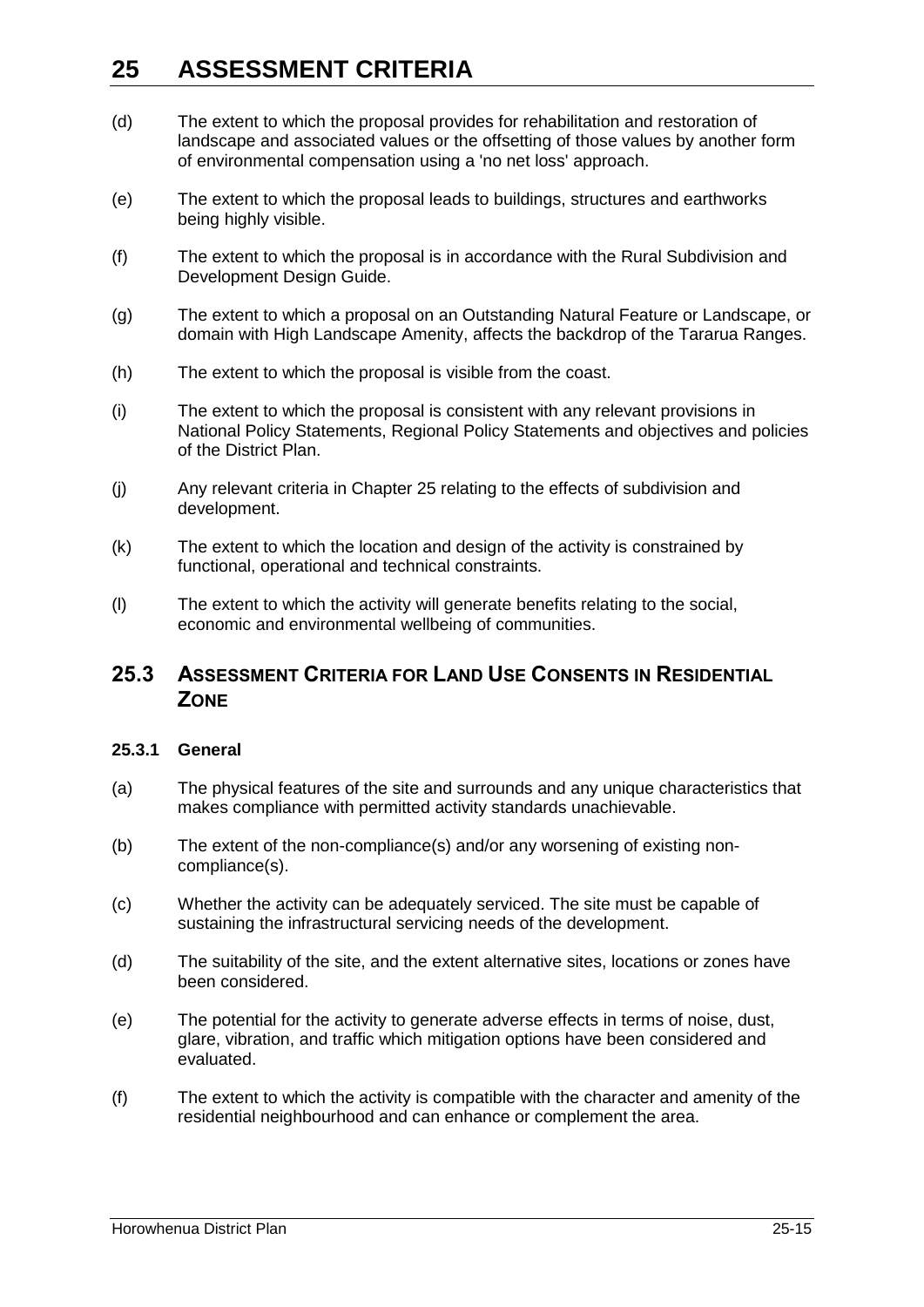### **25.3.2 Maximum Height**

- (a) The extent to which extra height to a building or structure will:
	- (i) Result in visual effects from building dominance on the streetscape and adjoining properties;
	- (ii) Result in reduced privacy of adjoining and adjacent properties from potential overlooking;
	- (iii) Result in adverse affects on the character and amenity of the surrounding area;
	- (iv) Result in shading and/or loss of daylight on adjoining properties;
- (b) The proposed methods for avoiding, remedying or mitigating adverse effects including the design of the building or structure, topographical changes, landscape plantings or setbacks that mitigate the adverse effects of additional heights.

### **25.3.3 Daylight Setback Envelope**

- (a) Where a building or structure projects through the daylight setback envelope, the extent to which the outcome will:
	- (i) Result in reduced privacy of adjoining and adjacent properties from potential overlooking;
	- (ii) Result in a loss of sunlight or daylight on adjoining and adjacent properties, particularly on main internal and external living areas of these properties.
- (b) The nature of the activities undertaken on any affected allotments.
- (c) The necessity for the projection due to the shape, nature or physical features of the allotment.
- (d) The proposed methods for avoiding, remedying or mitigating adverse effects including the design of the building or structure, screening, planting or alternative designs.

### **25.3.4 Building Setbacks**

- (a) The extent to which the reduced setback will:
	- (i) Result in buildings close to the street frontage and disrupt an established building line and the character and openness of the streetscape;
	- (ii) Obstruct sight distances, from vehicle crossings, of the adjoining street;
	- (iii) Result in loss of visual and acoustic privacy at side and rear property boundaries.
- (b) Whether the proposed activity will have reverse sensitivity effects on adjacent activities or zones; including on the operation of land transport networks, including railways.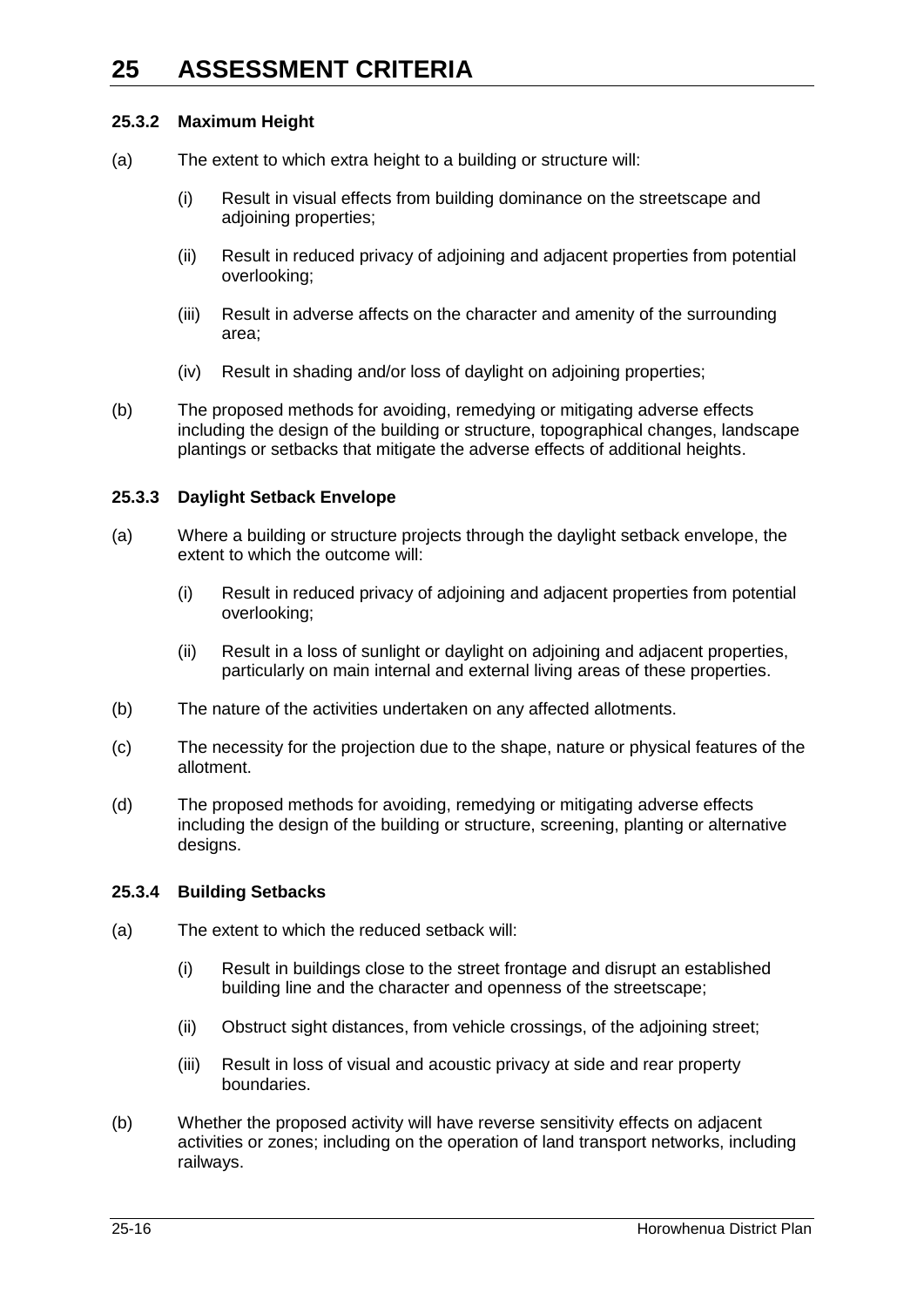- (c) The extent to which access to the rear of the site is maintained.
- (d) The extent to which the reduced setback is necessary due to the shape or physical features of the allotment.
- (e) The proposed methods for avoiding, remedying or mitigating adverse effects including the ability of existing topography or vegetation to mitigate adverse effects, design of the building or structure, screening, planting and alternative design.

#### **25.3.5 Separation Distance Between Detached Residential Dwelling Units.**

- (a) The extent to which a detached residential dwelling unit positioned closer than 3m of another dwelling unit will:
	- (i) Result in loss of visual and acoustic privacy at side and rear property boundaries.
- (b) The proposed methods for avoiding, remedying or mitigating adverse effects including the design of the building or structure, the use of materials, design, installation and maintenance of landscaping.

#### **25.3.6 Maximum Building Coverage**

- (a) The extent to which building(s) on a site exceeding the building coverage standard will:
	- (i) Result in overdevelopment and loss of open space and greening within the residential site.
	- (ii) Result in a dominance of buildings when viewed from the streetscape and adjoining properties;
	- (iii) Degree to which any proposed buildings will be compatible with the scale of other buildings in the surrounding area and will not result in visual domination that is out of character with the surrounding environment.
- (b) The ability to provide adequate onsite manoeuvring.
- (c) The extent to which any increase in the level of building coverage will affect or has the potential to result in stormwater runoff to adjoining properties and roads.
- (d) The ability to provide adequate outdoor space on the site for all outdoor activities associated with residential and other activities permitted on the site.
- (e) The proposed methods for avoiding, remedying or mitigating adverse effects including the design of the building or structure, the use of materials, design, installation and maintenance of landscaping.

### **25.3.7 Private Outdoor Living Areas**

(a) The extent to which private outdoor living areas that are less in area or dimension will: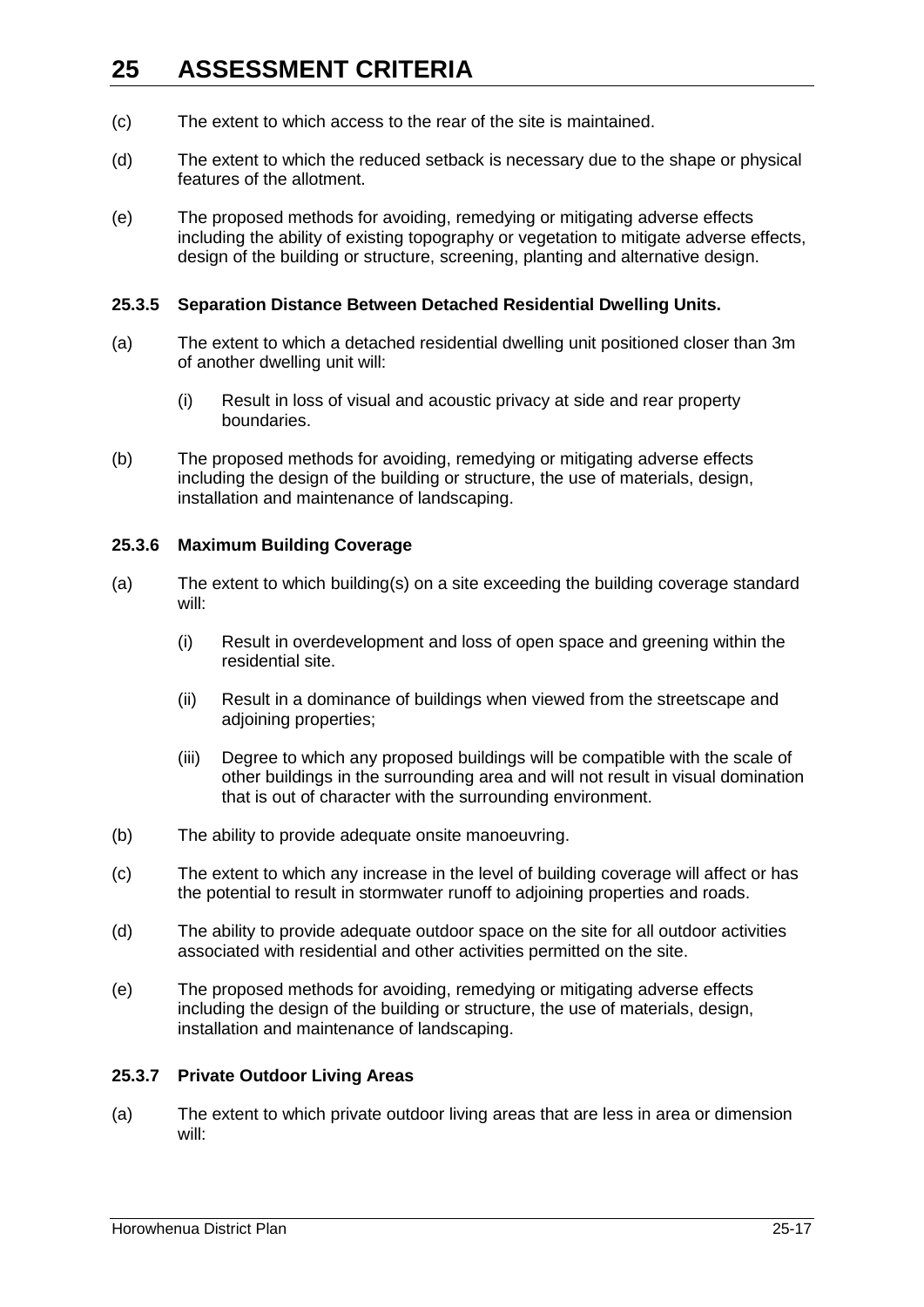- (i) Function as a quality outdoor space for future occupant(s) of the residential unit on site.
- (ii) Be fit for purpose and provide a quality outcome for future occupant(s).
- (iii) Operate as an extension of the internal living space.
- (iv) Provide shelter, privacy and adequate sunshine hours to maximum the use of the outdoor area.
- (v) Use space efficiently and design so there is space and structure that enables future occupants to introduce gardens and other greening to the area.
- (vi) Avoid poor design outcomes and unusable spaces.
- (b) The proposed methods for avoiding, remedying or mitigating adverse effects including the design of the building or structure, the use of materials, design, installation and maintenance of landscaping.

#### **25.3.8 Accessory Buildings**

- (a) The extent to which accessory buildings exceed size, setback or any other noncompliances with the building standards:
	- (i) The scale of the accessory building, in comparison with the principal residential unit on site.
	- (ii) Positioning and design to ensure the accessory building is subordinate to the principal residential unit on site.
	- (iii) The nature and scale of the use of the accessory building is complementary to principal residential use.
	- (iv) The on-site stormwater management as a result of the cumulative parking and impervious surfaces from the residential unit and accessory building development.
	- (v) Avoid adverse effects on residential character from dominant and utilitarian accessory buildings, particularly on the streetscape.
- (b) The proposed methods for avoiding, remedying or mitigating adverse effects including the design of the building or structure, the use of materials, design, installation and maintenance of landscaping.

#### **25.3.9 Fencing**

- (a) Whether the visual appearance of the fence or wall along the road boundary makes a positive contribution to the streetscene and is in keeping with the existing character of the street.
- (b) The visual effect of the development on the streetscape, including whether the fence would create long blank or solid frontages over 1.5 metres in height
- (c) Whether the height and design of the fence would be perceived to have a negative impact on vehicle or pedestrian safety including applying the principle of passive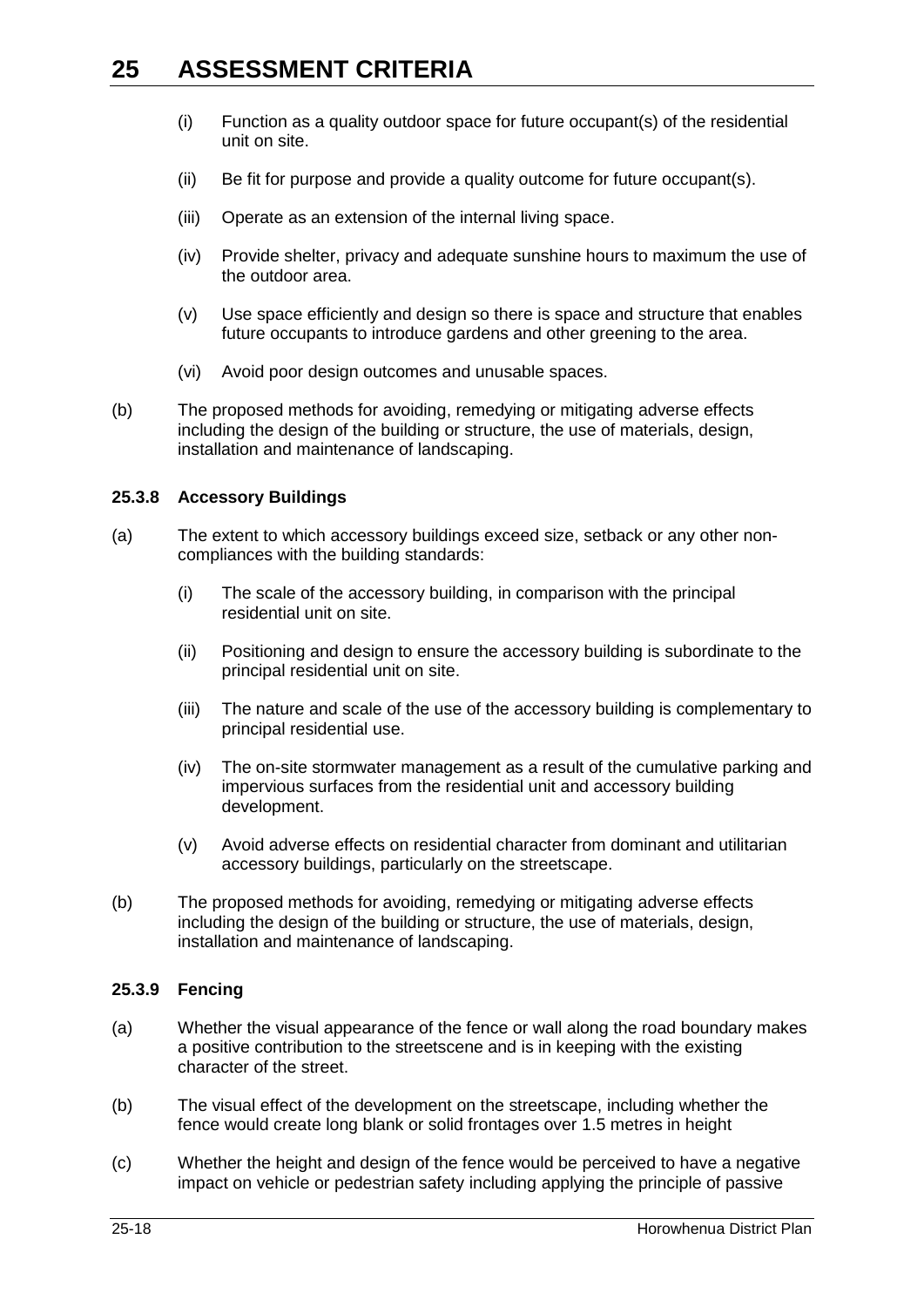surveillance of the street (applying Crime Prevention Through Environment Design (CPTED) principles).

#### **25.3.10 Second Residential Dwelling Units and Family Flats**

- (a) The ability to meet the bulk and location standards including site coverage, building setbacks, separation distance, private outdoor living space, and manoeuvring.
- (b) The scale of the family flat building and the extent to which the family flat remains clearly secondary to the principal residential dwelling unit on site.
- (c) The ability of the immediate environment to cope with the effects of increased vehicular and pedestrian traffic.
- (d) Any servicing requirements and/or constraints of the site whether the site has adequate water supply and provision for disposal of waste products and stormwater.
- (e) The extent to which the additional dwelling or family flat would be compatible with the density of the surrounding area and will not be out of character with the residential neighbourhood.

#### **25.3.11 Non-Residential Activities (childcare, visitor accommodation, home occupations)**

- (a) Whether the activity has a functional need to locate in the Residential Zone, and whether the nature of the activity is complementary and compatible with residential activities;
- (b) The social or community benefit of the proposed activity to the local community.
- (c) Whether alternative locations (including possible locations in commercial and industrial areas) have been considered.
- (d) The extent to which the activity promotes the optimum and efficient use of the residential land resource and does not detract from the vibrancy and vitality of the Commercial Zone areas.
- (e) Whether the nature and scale of the activity and development is in keeping with the character of the area.
- (f) Whether the site contains an adequate area of land which will enable the effects of the activity to be contained on the site.
- (g) Any adverse effects on adjoining sites and neighbourhood resulting from the nature and scale of the activity, in terms of reduced privacy through being overlooked from or being in close proximity to neighbouring buildings, and the extent it is consistent/inconsistent with the surrounding environment.
- (h) Potential noise sources and methods to avoid, remedy and mitigate adverse effects on neighbours.
- (i) The hours of operation and the effect the operation period may have on the amenity enjoyed by the existing and future residents in the locality.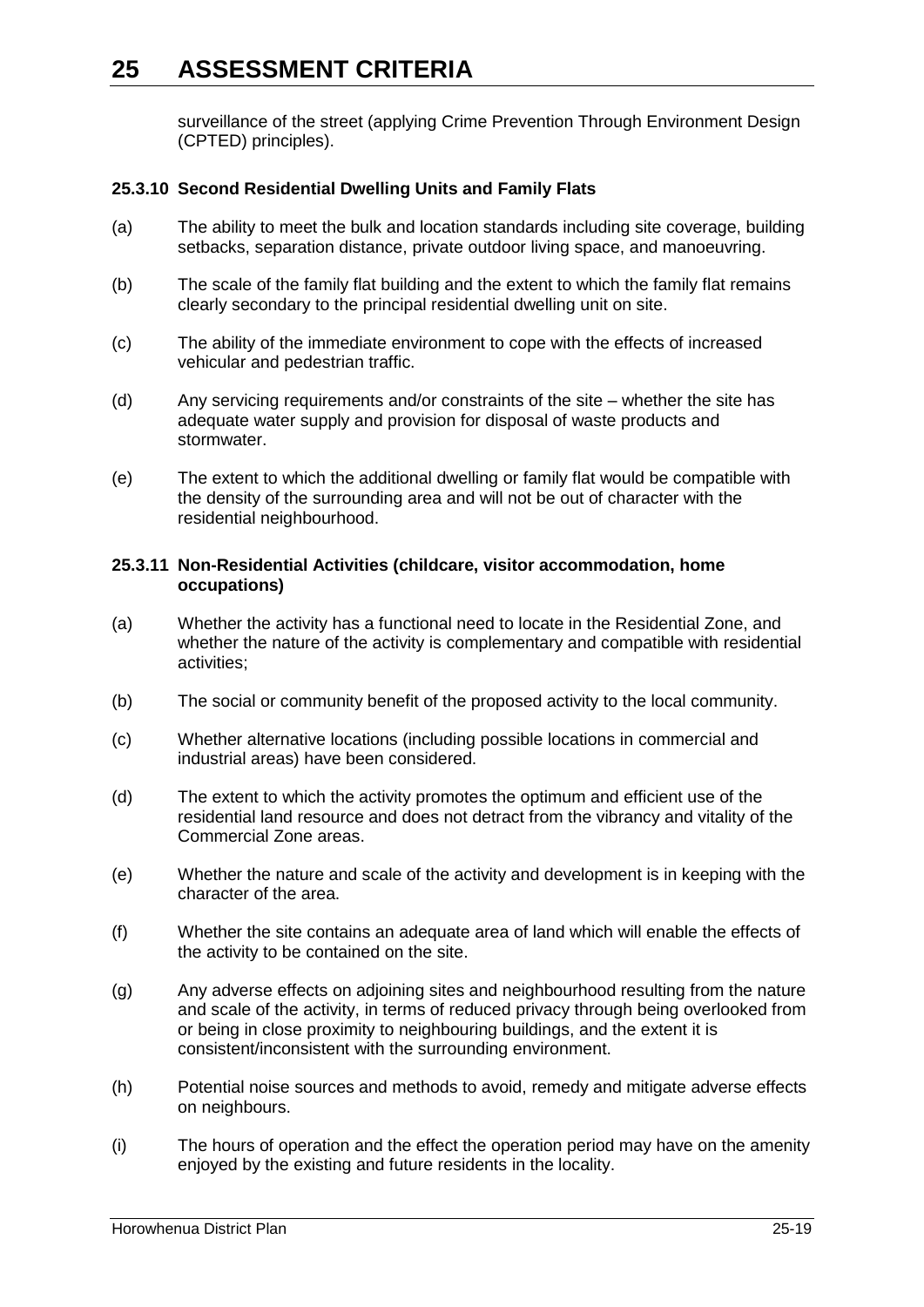- (j) The visual effects on the surrounding residential amenity and character, from any changes to residential buildings, extensions, increased car parking areas;
- (k) Cumulative effects of non-residential activities on the wider residential character.

#### **25.3.12 Medium Density Development**

(a) The extent to which the proposal is generally in accordance with the Medium Density Residential Development Design Guide - Schedule 10.

### **25.4 ASSESSMENT CRITERIA FOR LAND USE CONSENTS IN THE INDUSTRIAL ZONE**

#### **25.4.1 General**

- (a) The extent of the non-compliance(s) and/or any worsening of existing noncompliance(s).
- (b) The physical features of the site and surrounds and any unique characteristics that makes compliance with permitted activity standards unachievable.
- (c) The necessity and function of the proposed building or structure that requires the size and positioning.
- (d) The bulk and dominance of the building or structure and the actual and potential adverse affects on the character and amenity of the surrounding area.
- (e) The extent to which the design of the building and activity is compatible with the activities, character and amenity of the area.
- (f) The extent to which the building, storage or activity rule non-compliance will:
	- Result in visual effects from building dominance on the streetscape and adjoining Residential, Greenbelt Residential, Open Space or Rural Zone properties.
	- Result in reduced visual privacy of adjoining Residential, Greenbelt Residential, Open Space or Rural Zone properties.
- (g) The potential for the activity to generate significant traffic or visitor numbers outside of normal business hours.
- (h) Whether establishment of the activity would adversely affect the efficient functioning of the Industrial Zone or other zones.
- (i) Whether the activity would result in significant social or economic impacts on the community.
- (j) The extent to which the activity promotes the optimum and efficient use of the industrial land resource and does not result incompatible activities generating reverse sensitivity effects.
- (k) The extent to which the activity does not detract from the vibrancy and vitality of the Commercial Zone areas.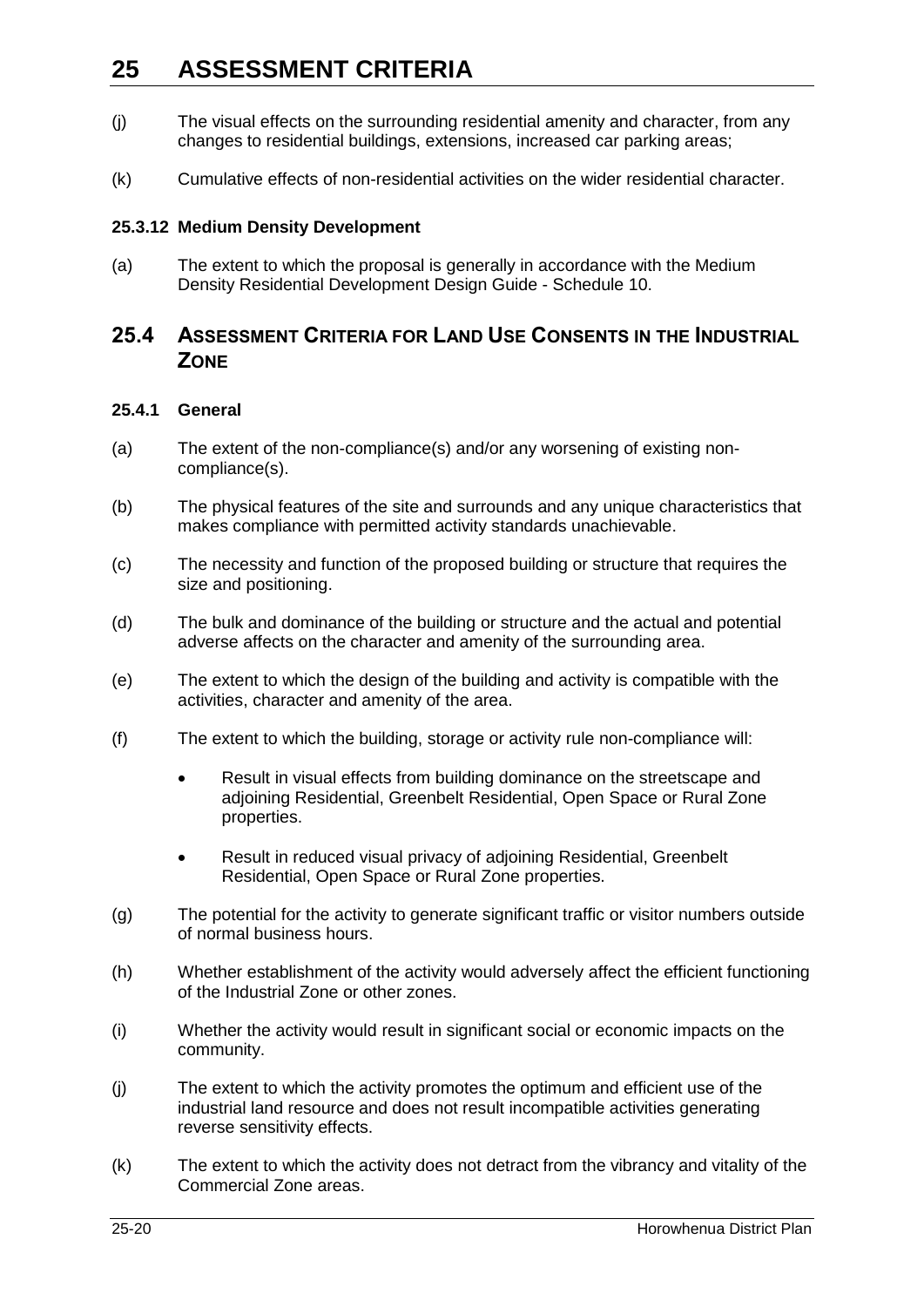- (l) The proposed methods for avoiding, remedying or mitigating adverse effects including the design of the building or structure, the use of materials, design, screening, landscaping.
- (m) The extent to which alternative sites, designs and layout have been considered.

### **25.5 ASSESSMENT CRITERIA FOR LAND USE CONSENTS IN THE COMMERCIAL ZONE**

#### **25.5.1 General**

- (a) The extent of the non-compliance(s) and/or any worsening of existing noncompliance(s).
- (b) The physical features of the site and surrounds and any unique characteristics that makes compliance with permitted activity standards unachievable.
- (c) The necessity and function of the proposed building or structure that requires the size and positioning.
- (d) The bulk and dominance of the building or structure and the actual and potential adverse effects on the character and amenity of the surrounding area.
- (e) The extent to which the design of the building and activity is compatible with the activities, character and amenity of the area, and represents good urban design where large blank walls are avoided.
- (f) The extent to which the building or structure achieves a safe environment by applying Crime Prevention Through Environmental Design (CPTED) principles.
- (g) The extent to which the building, storage or activity rule non-compliance will:
	- Result in visual effects from building dominance on the streetscape and adjoining Residential, Greenbelt Residential, Open Space or Rural properties.
	- Result in reduced visual privacy of adjoining Residential, Greenbelt Residential, Open Space or Rural properties.
- (h) The potential for the activity to generate significant traffic or visitor numbers outside of normal business hours.
- (i) Whether establishment of the activity would adversely affect the efficient functioning of the Commercial Zone or other zones.
- (j) Whether the activity would result in significant social or economic impacts on the community.
- (k) The extent to which the activity promotes the optimum and efficient use of the commercial land resource.
- (l) Where mixed use activities are proposed, the extent to which the potential reverse sensitivity effects are avoided, mitigated or remedied.
- (m) The proposed methods for avoiding, remedying or mitigating adverse effects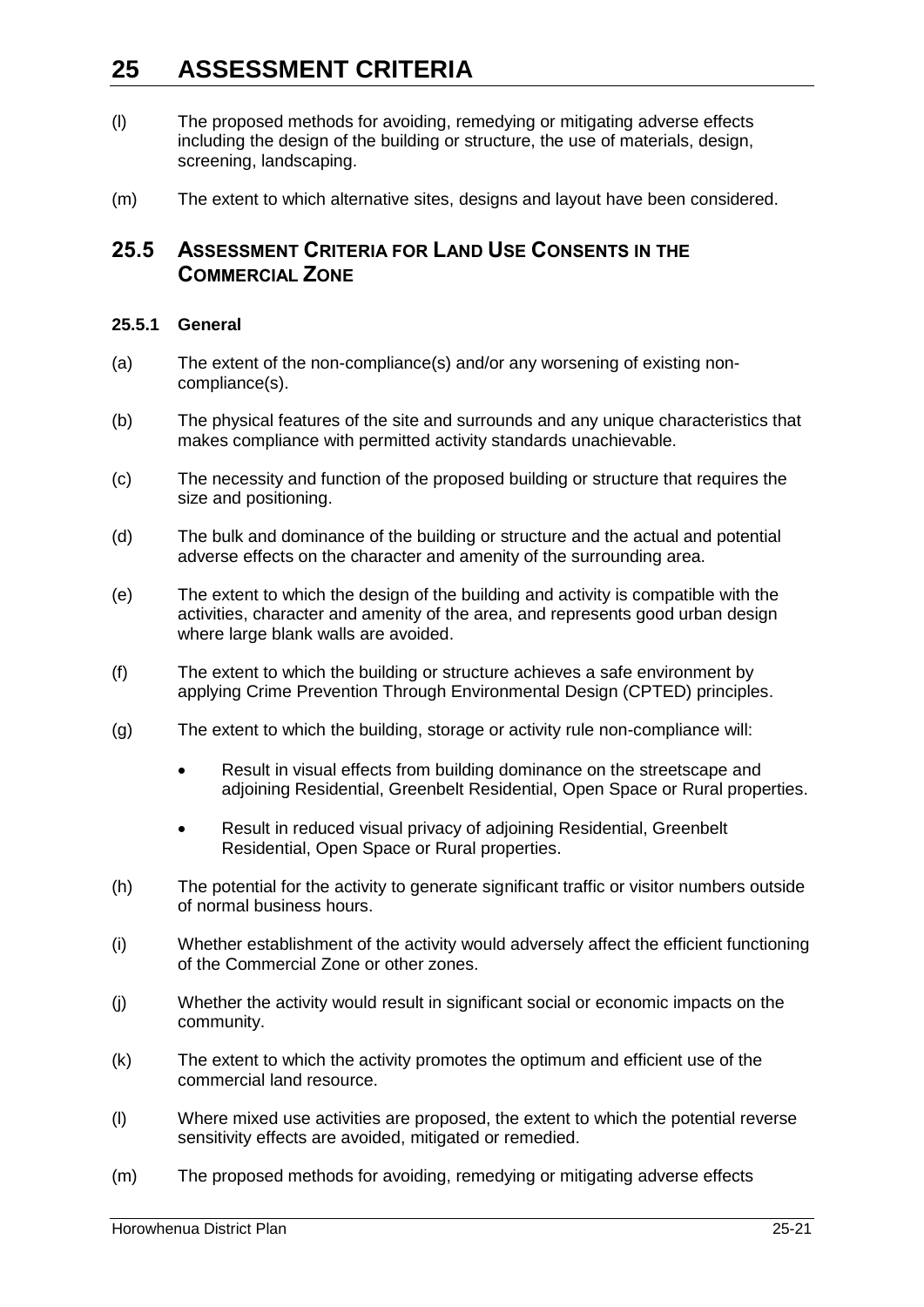including the design of the building or structure, the use of materials, design, screening, landscaping.

- (n) The extent to which alternative sites, designs and layout have been considered.
- (o) The extent to which any application for a supermarket or other large format retail activity demonstrates the functional and operational requirements of the proposed activity have been taken into account when assessing a proposal against the relevant matters in 25.5.1(a) to (n).

#### **25.5.2 Shop Frontage**

- (a) The extent of the effect the reduced or non-provision of a display windows(s) will have on the vibrancy of the retail and business areas.
- (b) The extent to which there is a lost opportunity to contribute to the visual continuity of building frontages along the street and the consequential adverse effects on the form and character of buildings in retail and business areas.
- (c) The potential impact that a blank wall may have on the amenity, interest and attractiveness of the street and the consequential effects this may have on the vibrancy of the commercial area.
- (d) The design and appearance of the proposed building and its compatibility with adjoining buildings, and contribution to the wider streetscape in terms of scale (height, width, mass), setbacks, and overall design.
- (e) The extent to which the building scale and design relates to the street frontage and where setbacks are appropriate, the use and design of the site frontage in a way that avoids, remedies or mitigates potential adverse effects on the vibrancy of the street.
- (f) The enhancement of the existing streetscape through a new building or external additions and alterations to an existing building.

### **25.5.3 Verandahs**

- (a) The actual and potential adverse effects on the amenity and comfort of pedestrians in business and retail areas as a result of not providing a verandah on the street frontage of a building.
- (b) The extent to which gaps along the street frontage are created or are maintained as a result of new development which do not provide adequate veranda or protection of the weather for pedestrians.
- (c) The extent to which the character and amenity of buildings and streets within the business and retail areas of the Commercial Zone is adversely affected as a result of non-compliance with verandah requirements.
- (d) The extent of the adverse effects that the non-provision of a verandah will have on the design and appearance of the streetscape, including the immediately adjoining buildings, and the continuity of weather protection within retail and business areas of the Commercial Zone.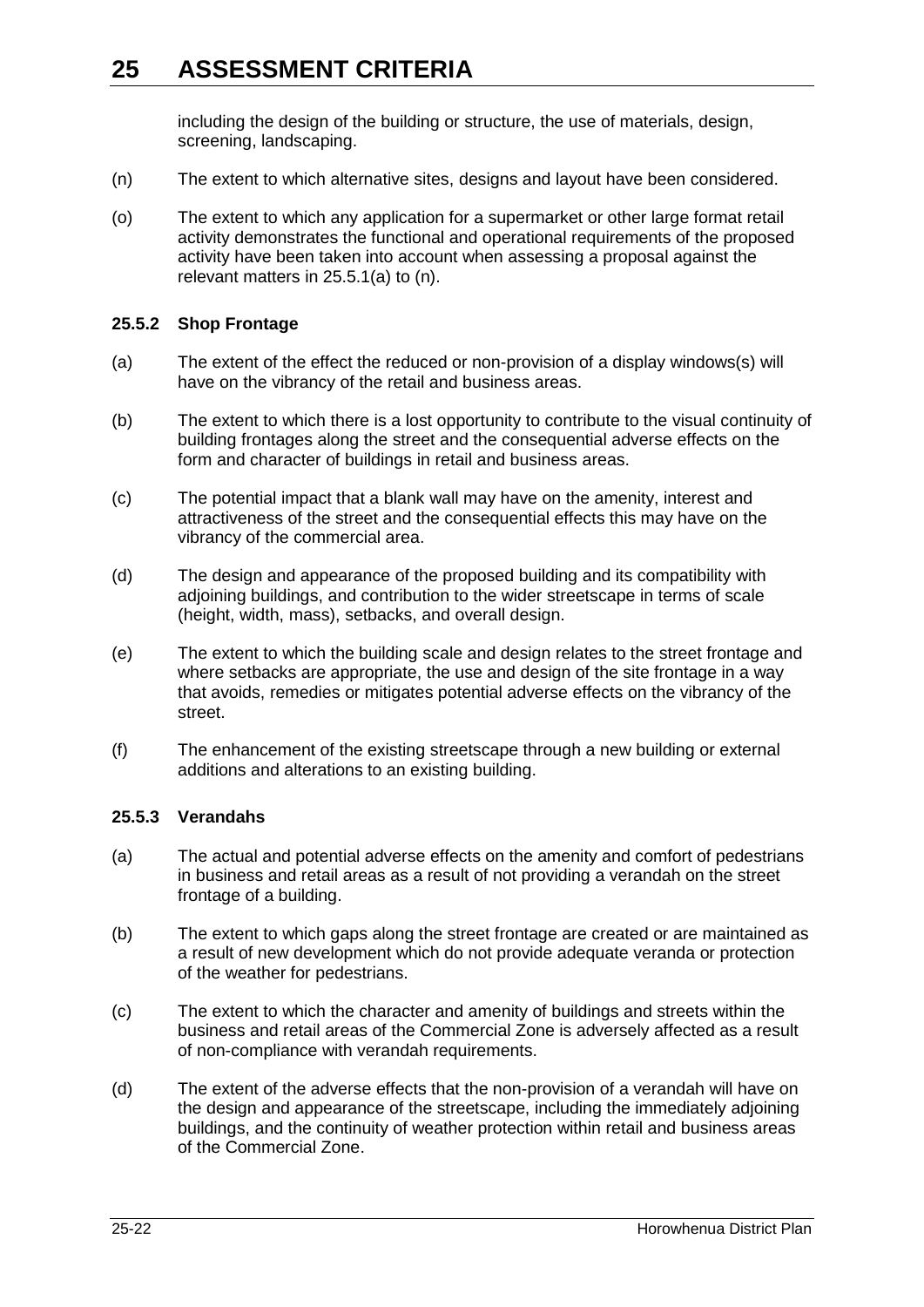(e) The use of site design, structures or other measures to avoid, remedy or mitigate potential adverse effects.

### **25.5.4 Amenity and Landscaping**

- (a) The visual appearance of the site and the length of boundary open to public view and the impact of buildings, car parking and outdoor storage on the character and amenity of the streetscape.
- (b) The potential to mitigate any adverse effects created through options on the layout of buildings, car parking and storage areas on site.
- (c) The extent to which the site is visible from adjoining sites, particularly from residential areas.
- (d) The location of different activities on site and their relationship to the boundaries of the site and their visibility from the general area.
- (e) The extent of the visual impact of buildings and outdoor storage areas on sites with a reduced area of landscaping.
- (f) The extent to which other factors may compensate for a reduced landscaped area, such as:
	- (i) A higher quality of planting over a smaller area.
	- (ii) A high standard of architectural design that is not visually obtrusive.
- (g) The extent to which the use of fences, walls or buildings are used to screen activities has an unintentional adverse effect on the amenity and character of the streetscape.

### **25.5.5 Foxton/Shannon Town Centres**

(a) The extent to which the proposal is generally in accordance with the Foxton and Shannon Town Centre Design Guide.

### **25.5.6 Large Format Retail Activities**

- (a) Whether the building design, site development layout and external appearance is compatible with the surrounding environment and streetscape. In particular:
	- (i) The visual impact of any building from the street and other public spaces.
	- (ii) The form and location of the building and associated site development layout relative to neighbouring buildings and streetscape.
	- (iii) The extent to which the location of the building promotes pedestrian and vehicular linkages to pedestrian focused areas.
	- (iv) The extent to which continuous blank wall surfaces are avoided, in order that the external appearance of every building contributes to an interesting visual environment.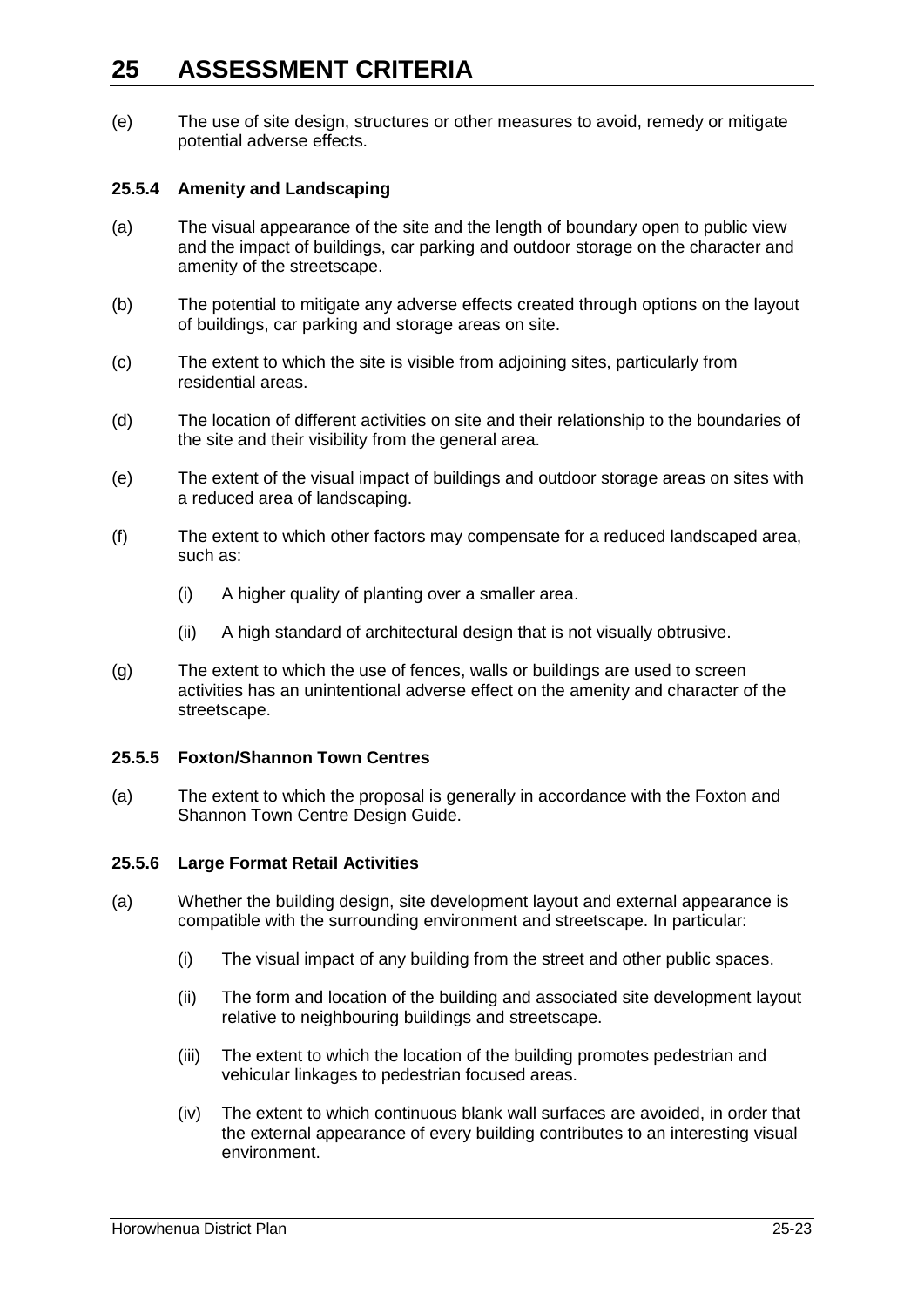- (v) The extent to which large scale continuous walls have been softened through the use of architectural features including form, windows, surface treatment or landscaping to reduce the effects of building scale and bulk.
- (vi) Architectural quality including form and proportion, construction materials and details. This architectural quality will include the proposed colour scheme, shop fronts and the location of columns, entries and windows.
- (vii) The extent to which verandahs have been incorporated as an integral part of the design, to establish a strong relationship with pedestrians and so that the shop fronts appear obvious and accessible.
- (viii) Location and design of signage, storage arrangements and visible building services such as air conditioning and utility access points are integrated into the building.
- (b) The extent of landscaping to soften and reduce the scale of hard surfaces, and built form, including:
	- (i) The nature, scale and location of the proposed plantings and the quantity of plants.
	- (ii) The extent to which existing trees can be retained.
	- (iii) Methods of ensuring the successful establishment and maintenance of any plantings.
	- (iv) The extent to which the landscaping complements street planting strategies for any adjoining streets.
- (c) Whether the development would have an adverse effect on the safety and efficiency of the road network, including consideration of:
	- (i) The volume and type of traffic which may be generated to the site and the ability of the site to accommodate loading, manoeuvring and access requirements; and
	- (ii) The extent to which the frequency and timing of vehicle movements and the impact these may have on the surrounding environment in terms of noise, vibration, and glare from headlights.
	- (iii) The degree to which the development provides or promotes both vehicular and pedestrian linkages within the commercial area.

## **25.6 ASSESSMENT CRITERIA FOR LAND USE CONSENTS IN THE OPEN SPACE ZONE**

### **25.6.1 General**

- (a) The extent of the non-compliance(s) and/or any worsening of existing noncompliance(s).
- (b) The physical features of the site and surrounds and any unique characteristics that makes compliance with permitted activity standards unachievable.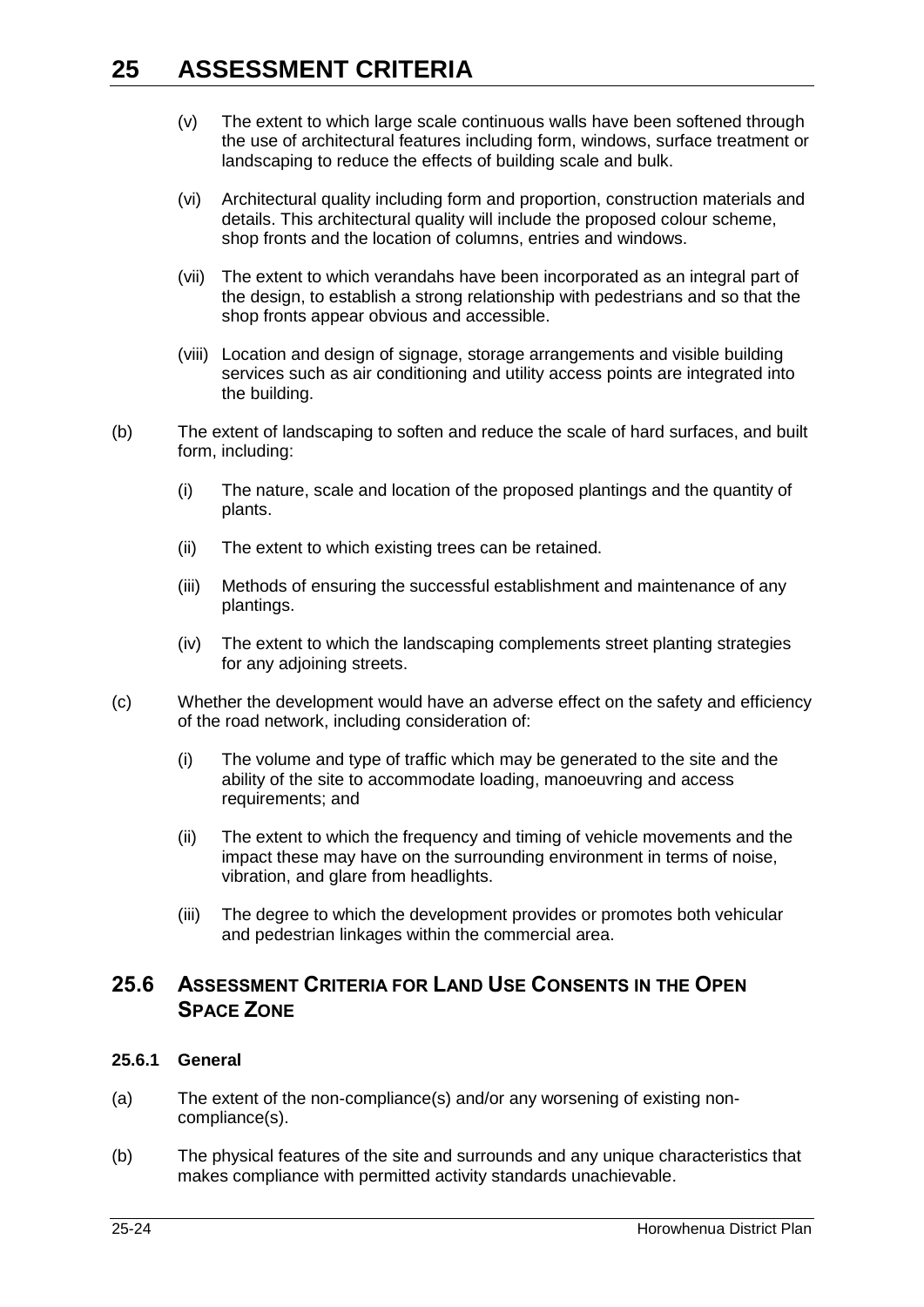- (c) The necessity and function of the proposed building or structure that requires the size and positioning.
- (d) The bulk and dominance of the building or structure and the actual and potential adverse effects on the character and amenity of the surrounding area.
- (e) The extent to which the design of the building and activity is compatible with the activities, character and amenity of the area, and represents good urban design where large blank walls are avoided.
- (f) The extent to which the building or structure achieves a safe environment by applying Crime Prevention Through Environmental Design (CPTED) principles.
- (g) The extent to which the building, storage or activity rule non-compliance will:
	- Result in visual effects from building dominance on the streetscape and adjoining Residential, Greenbelt Residential, or Rural Zone properties.
	- Result in reduced visual privacy of adjoining Residential, Greenbelt Residential, or Rural Zone properties.
- (h) The level, duration and frequency of any noise likely to be generated and the degree to which this will contrast with the existing noise environment, taking into account the nature of any measures to avoid or mitigate excessive noise levels and the degree to which they are likely to be successful.
- (i) Whether the development would have an adverse effect on the safety and efficiency of the road network, including consideration of the following:
	- (i) the volume and type of traffic which may be generated to the site; and
	- (ii) the ability of the site to accommodate loading, manoeuvring and access requirements.
	- (iii) the extent to which the frequency and timing of vehicle movements may adversely affect the amenity values (including in terms of noise, vibration, and glare from headlights) of the surrounding environment.
- (j) Whether establishment of the activity would adversely affect the efficient functioning of the Open Space Zone or other zones.
- (k) Whether the activity would result in significant social, cultural, recreational and/or economic impacts on the community.
- (l) The extent to which the activity promotes the optimum and efficient use of the open space land resource and does not detract from the vibrancy and vitality of the commercial areas.
- (m) The proposed methods for avoiding, remedying or mitigating adverse effects including the design of the building or structure, the use of materials, design, screening, landscaping.
- (n) The extent to which alternative sites, designs and layout have been considered.

### **25.6.2 Buildings**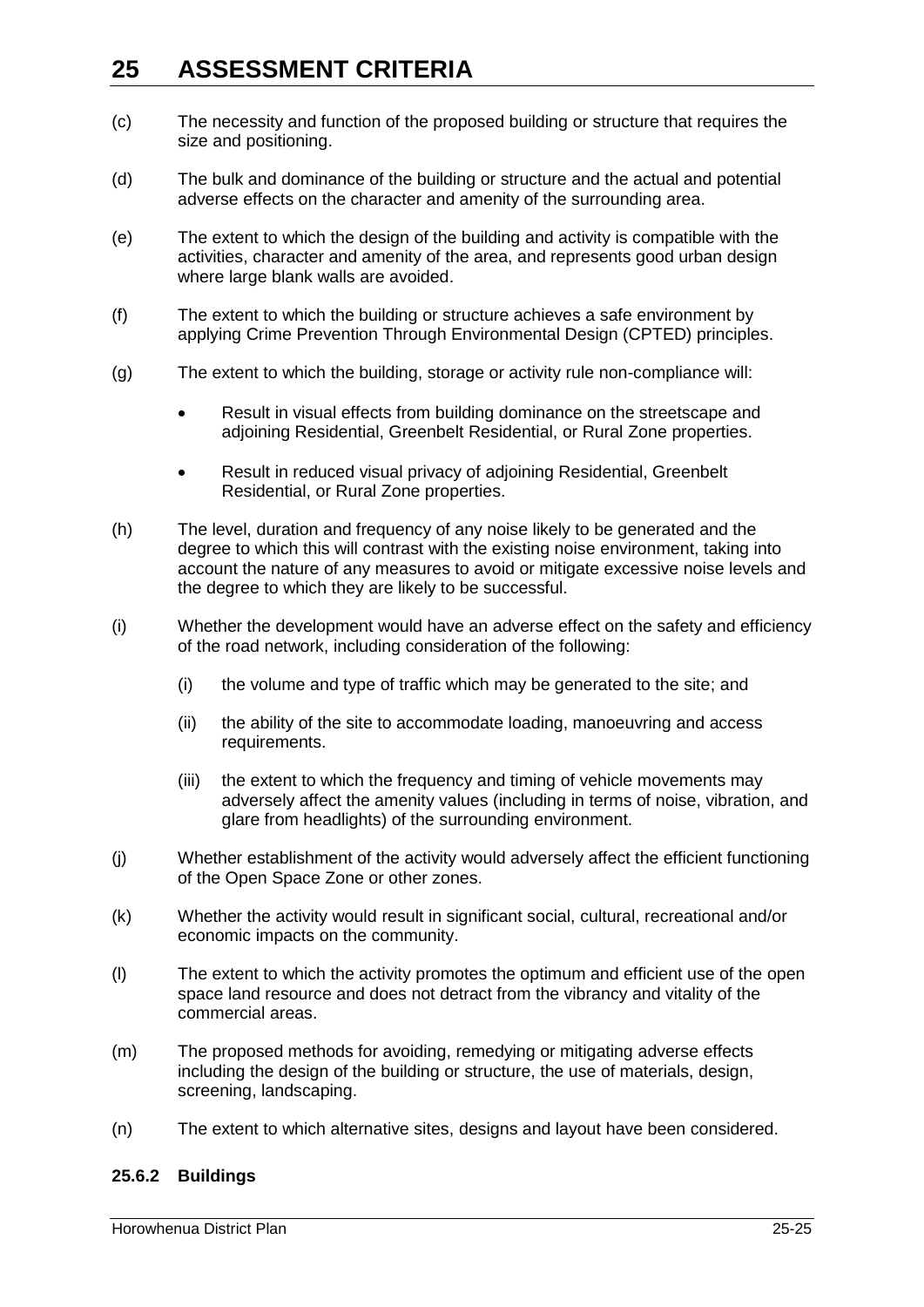- (a) The extent of any adverse effects on the environment from exceeding maximum height and in particular the effect of any increased building height on the visual character of the area and its compatibility with the scale of adjoining buildings.
- (b) The potential for any adverse effects created through increased height to be mitigated through site layout, separation distances or the provision of landscaping or any other form of screening.
- (c) The design and appearance of the building and its compatibility with the surrounding environment in terms of design, height, length and scale.
- (d) The nature of activities able to be undertaken from within the building and their compatibility with activities on adjoining sites (and in particular residential activities) and the extent to which they should be separated from adjoining sites to maintain amenity values and the quality of the environment.
- (e) The extent to which any increase in floor area will result in a building that dominates or is incompatible with the open space character and values specific to the park or reserve.
- (f) The extent to which the park or reserve will become covered by buildings and the degree to which this will affect the amenity of the recreation ground or the ability for it to be used for its intended function.

### **25.6.3 Light Spill**

- (a) The extent to which the light will adversely affect adjoining allotments.
- (b) The necessity and function of the proposed lighting source (e.g. security, public amenity, recreation or safety) that requires the extent of luminance and position within the site.
- (c) Extent of light spill generated and identification of sensitive activities potentially adversely affected by glare.
- (d) The duration over a day/night, of the use of the lighting source, and recurrence of the activity over a week, month and/or particular time of year.
- (e) The proposed methods for avoiding, remedying or mitigating adverse effects on the environment and neighbouring properties, including but not limited to the design and specification of the lighting, the hours of operation, implementation of a management plan.
- (f) The sensitivity of the night sky at the site and surrounds to increases of lightspill and the proposed methods to mitigate adverse effects from lightspill on the night sky.

### **25.6.4 Outstanding Natural Features and Landscapes and Domains with High Landscape Amenity**

The following criteria will be used in assessing land use applications relating to Domains with High Landscape Amenity and Outstanding Natural Features and Landscapes: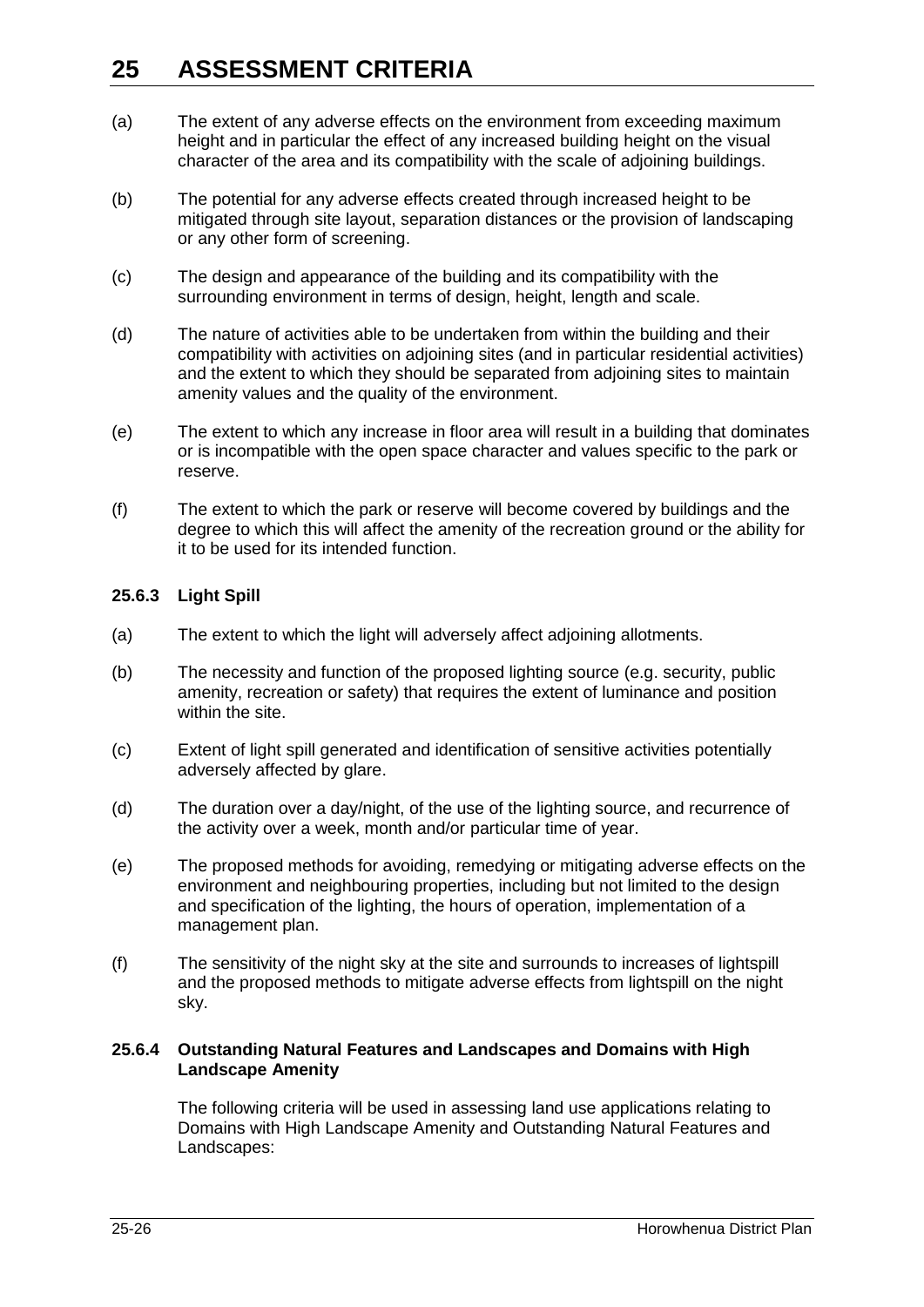- (a) The extent to which the proposal adversely affects the landscape values of the landscape in which it is located
- (b) The extent to which there are cumulative effects on landscape values.
- (c) The extent to which landscape effects are able to be effectively avoided, remedied or mitigated.
- (d) The extent to which the proposal provides for rehabilitation and restoration of landscape and associated values or the offsetting of those values by another form of environmental compensation using a 'no net loss' approach.
- (e) The extent to which the proposal leads to buildings, structures and earthworks being highly visible.
- (f) The extent to which the proposal is in accordance with the Rural Subdivision and Development Design Guide.
- (g) The extent to which a proposal on an Outstanding Natural Feature or Landscape, or domain with High Landscape Amenity, affects the backdrop of the Tararua Ranges.
- (h) The extent to which the proposal is visible from the coast.
- (i) The extent to which the proposal is consistent with any relevant provisions in National Policy Statements, Regional Policy Statements and objectives and policies of the District Plan.
- (j) Any relevant criteria in Chapter 25 relating to the effects of subdivision and development.
- (k) The extent to which the location and design of the activity is constrained by functional, operational and technical constraints.
- (l) The extent to which the activity will generate benefits relating to the social, economic and environmental wellbeing of communities.

## **25.7 ASSESSMENT CRITERIA FOR CONSENTS IN ALL ZONES**

#### **25.7.1 Noise**

- (a) The nature of any measures to reduce noise generation or mitigate excessive noise levels and the degree to which they are likely to be successful, including:
	- (i) Reduction of noise at source.
	- (ii) Alternative techniques or machinery which may be available.
	- (iii) Insulation of machinery or cladding used in the building.
	- (iv) Mounding or screen fencing/walls.
	- (v) Hours of operation.
- (b) The level, duration, timing, and frequency of noise to be generated and the degree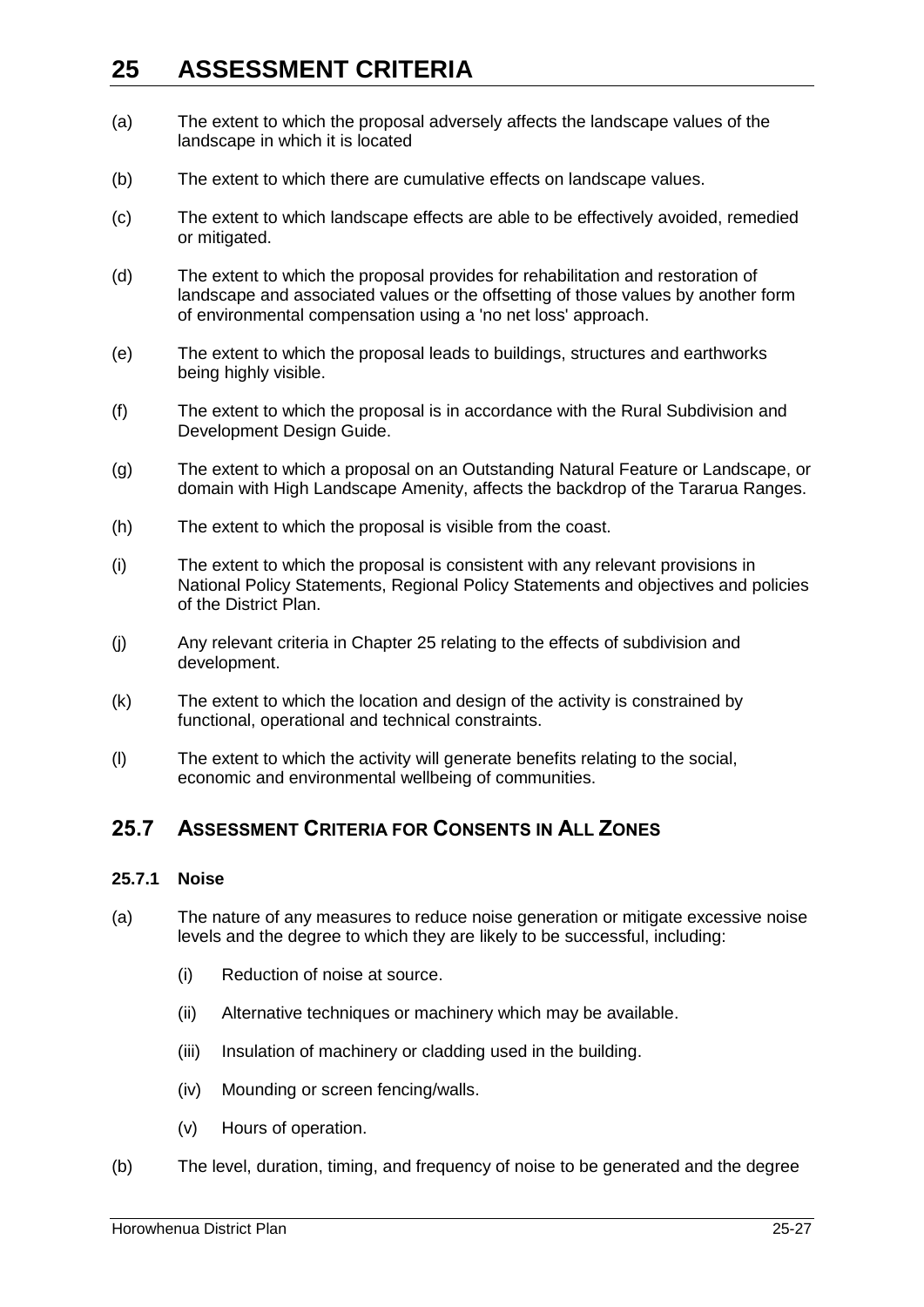to which this will contrast with the characteristics of the existing noise environment and the impact of any cumulative increase.

- (c) Any special characteristics of the noise and subsequent effects on health and safety, and on the amenity values of the surrounding environment.
- (d) The effects on the environment from the maximum noise levels of the proposed activity, particularly at night.
- (e) The nature of the zone within which the noise generating activity is located and its compatibility with the expected environmental results for that zone.
- (f) The nature of any adjoining zone (where applicable) and, the compatibility of the noise-generating activity with the expected environmental results for that zone.
- (g) The location of any nearby residential dwelling units, and the degree to which the amenities of residents may be adversely affected.
- (h) Use of protocols, codes of practice and industry guidelines and any relevant New Zealand Standards for the assessment of noise.
- (i) The use of noise management plans to manage noise sources, monitor and respond efficiently to public complaints.

#### **25.7.2 Noise Insulation for Noise Sensitive Activities**

- (a) The degree of noise attenuation achieved by the noise sensitive activity.
- (b) The nature and hours of operation of the adjoining activity that is generating the noise.
- (c) The timing, character and duration of the noise from adjoining sites that is affecting the site of the application and likely effectiveness of the design and acoustical treatment proposed to address adverse noise effects.
- (d) Whether or not a ventilation system is proposed and the performance standard of that system.
- (e) The proposed methods for avoiding, remedying or mitigating reverse sensitivity effects on transport networks, including railway corridors from new or altered buildings accommodating new noise sensitive activities.

#### **25.7.3 Vibration**

- (a) The time and frequency that the activity occurs, duration of vibration, and any special characteristics of the vibration and subsequent effects on health and safety, and on the amenity values of the surrounding environment.
- (b) The effects on the environment from the vibration of the proposed activity, particularly at night.

### **25.7.4 Storage of Goods and Materials**

(a) The extent to which the outdoor storage area does not detract from the amenity of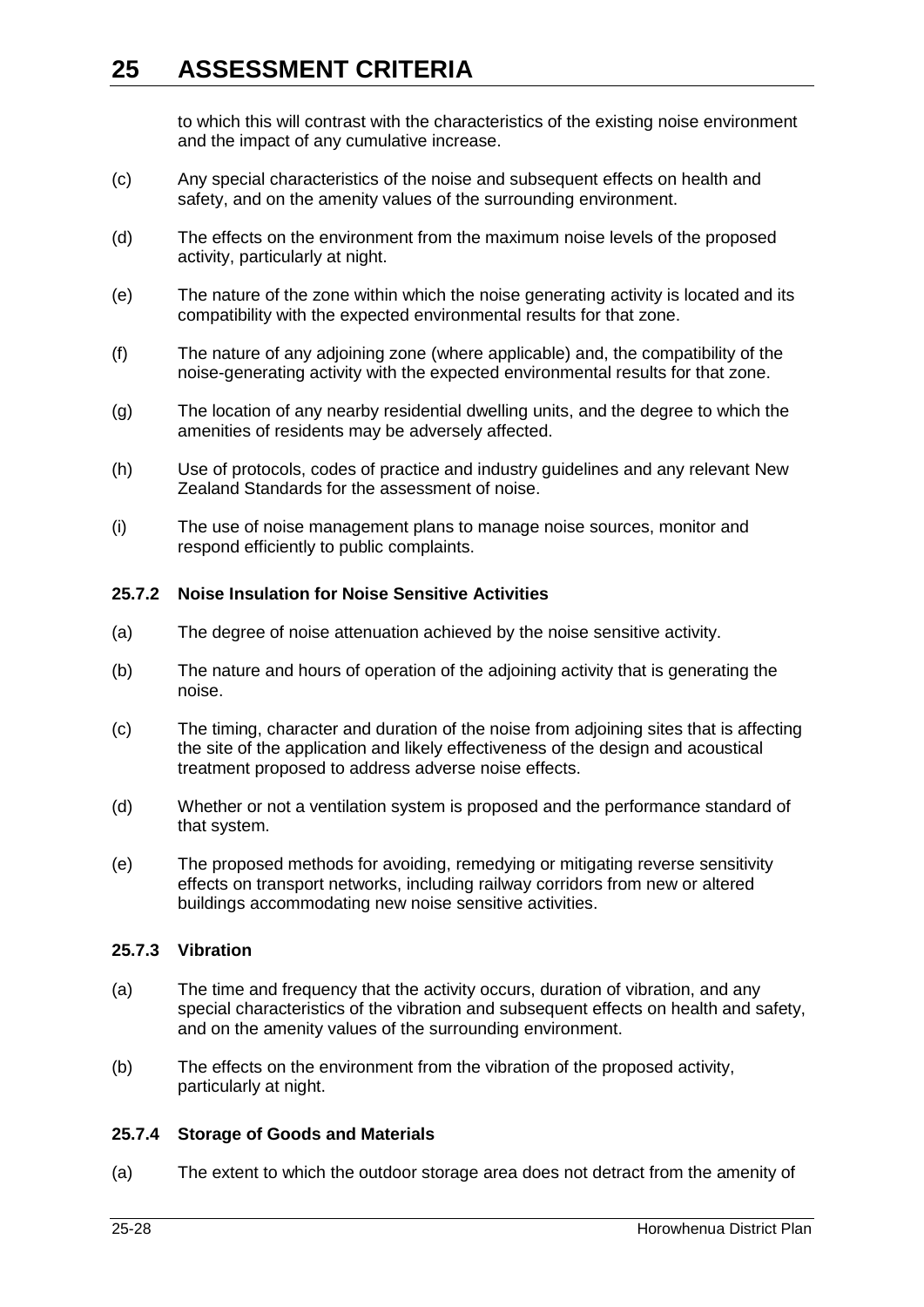the area.

- (b) Whether or not the storage, or service area has incorporated CPTED principles.
- (c) Whether appropriate mitigation is proposed that maintains the amenity of the area.

### **25.7.5 Servicing**

- (a) Provision of potable water supply:
	- (i) The extent to which the provision and location of water for fire fighting will meet the estimated demand.
	- (ii) The extent to which a water supply is available to service the needs of the development and/or subdivision, being a connection to a reticulated supply within the urban limits and an independent water supply in rural locations.
- (b) Provision of reticulated wastewater:
	- (i) The extent to which the design of the wastewater disposal facility will ensure the service will meet public health standards, eliminate ingress of storm and ground water, and avoids the occurrence of the system surcharging or overflowing.
	- (ii) The ability of the proposed system to allow the discharge of wastewater in a sustainable and environmentally acceptable manner, including whether the necessary discharge consents have been applied for or granted.
	- (iii) Where onsite disposal of wastewater effluent is required from existing and potential developments, whether the land is suitable for the onsite disposal without overflowing onto neighbouring properties and that where required consents from Horizons Regional Council have been granted.
- (c) Provision of on-site stormwater management:
	- (i) The extent to which the design (including design life) and construction of stormwater reticulation, treatment and disposal facilities will ensure the adequate provision of the service to dispose of the expected quantities of stormwater over the design life of the facilities.
	- (ii) The extent of impermeable surfacing and the effective use of low impact stormwater design on-site.
	- (iii) Historical and current information on surface water flood risks and secondary flow paths, and methods used to reduce the impacts of surfacing water flooding on people and property.
	- (iv) Measures to ensure stormwater disposal from the site does not worsen or accelerate surface water ponding or flooding on properties upstream and downstream of the site.
- (d) The extent to which the activity applies the Council's Subdivision and Development Principles and Requirements (Version: July 2014).

### **25.7.6 Temporary Activities**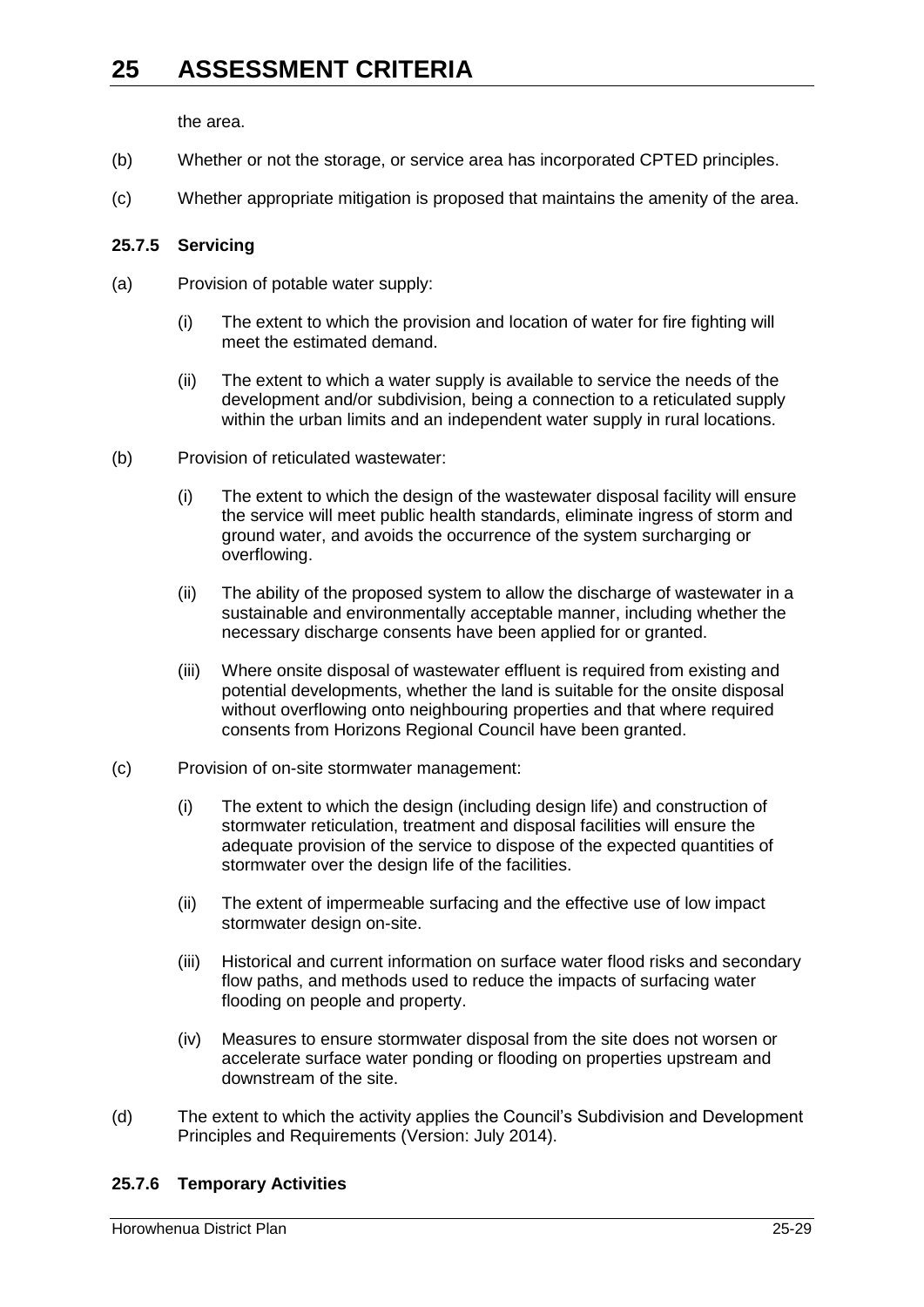- (a) Duration, frequency and scale of event proposed and the potential noise, odour, vibration, traffic effects on adjacent properties and their use.
- (b) Mitigation measures proposed to address the potential effects of the activity, and their likelihood of success.
- (c) The use of management plans to manage temporary events and have processes in place to respond efficiently to public complaints.
- (d) The ability to service the potential water supply, stormwater and waste disposal requirements of the scale of the activity.
- (e) The benefit to the community resulting from the activity.

### **25.7.7 Temporary Military Training Activities**

- (a) The extent to which noise adversely affects the amenity of the surrounding environment including cumulative effects.
- (b) The proximity of vehicle movements to residential activities.
- (c) The proposed timing, frequency and duration of activities.

### **25.7.8 Vehicle Access**

- (a) The extent of the non-compliance(s) and/or any worsening of existing noncompliance(s) with the transport provisions set out in Chapter 21.
- (b) The physical features of the site and surrounds and any unique characteristics that makes compliance with Chapter 21 standards unachievable.
- (c) Safe design and sightlines.
- (d) Safety and efficiency of the local road and street network.
- (e) The visibility and sight distances at rail level crossings, particularly the extent to which vehicles entering or exiting the level crossing are able to see trains.
- (f) The extent to which failure to provide adequate level crossing sightlines will give rise to level crossing safety risks.

### **25.7.9 Vehicle Parking, Manoeuvring and Loading**

- (a) The extent of the non-compliance(s) and/or any worsening of existing noncompliance(s) with the relevant engineering and transport provisions set out in Chapter 21.
- (b) The physical features of the site and surrounds and any unique characteristics that makes compliance with Chapter 21 standards unachievable.
- (c) Traffic surveys, modelling and analysis.
- (d) Design and layout of car park.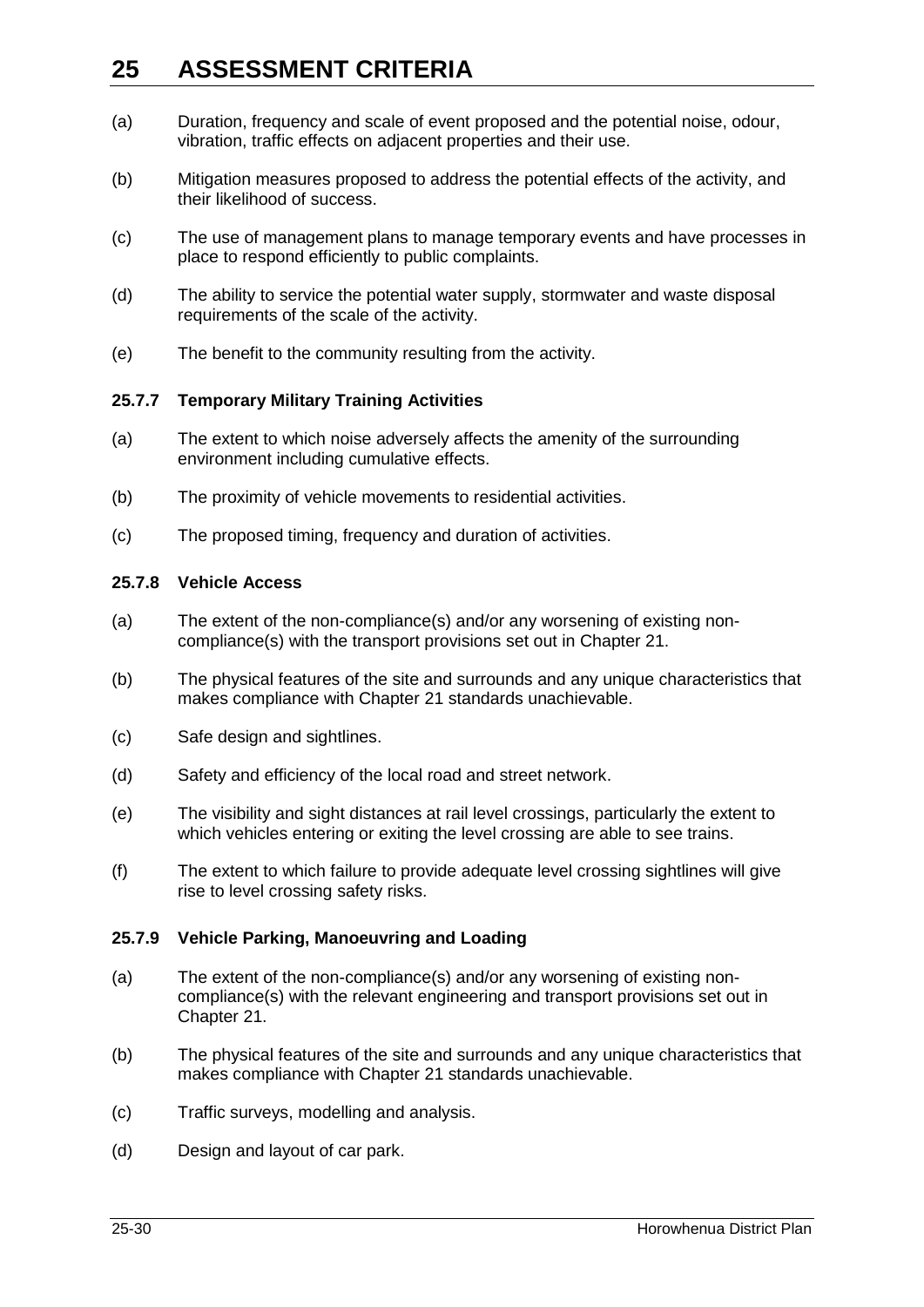- (e) Provision of a clear, functional loading bay or area, which accommodates service vehicles, future proof so different uses and servicing requirements can effectively use the servicing area.
- (f) The extent to which the activity applies the Council's Subdivision and Development Principles and Requirements (Version: 2014).

### **25.7.10 Hazardous Substances**

- (a) The extent to which the proposed activity and the proposed site poses a risk to the environment, and in particular:
	- (i) The sensitivity of the surrounding natural and physical environment. Depending on the scale of the proposal this may include separation distances to people-sensitive activities (particularly activities such as schools, rest homes, hospitals, shopping centres etc) or to sensitive natural resources (e.g. aquifers, streams, wetland, habitats).
	- (ii) The number of people potentially at risk from the site.
	- (iii) The risk to adjacent property.
	- (iv) Cumulative effects of hazardous facilities in the area.
	- (v) Site drainage and off site infrastructure (e.g. stormwater, sewer type and capacity).
	- (vi) Transportation safety, including method of transportation, quantities and types of hazardous substances transported, and proposed transport routes.
- (b) The risk of flooding or other natural hazards on the site, the possible effects of the site being affected by a natural hazard and the methods for avoiding or mitigating these effects.
- (c) The extent to which the proposed activity can avoid or mitigate any undue risk. Methods can include site layout, site management and spill contingency planning, transport methods and routes, monitoring and maintenance schedules.
- (d) The ability of the proposed activity to be established at an alternative location or for the activity to undertake alternative methods, when it is likely that an activity will result in any significant adverse effects on the environment.
- (e) The extent to which the proposed site is accessible from the major roading network to avoid heavy traffic volumes in local roads (particularly residential local roads).
- (f) The extent to which the proposed site's entry and exit points may pose a problem with existing intersections.

### **25.7.11 Advertising Signs**

- (a) Visual Amenity
	- (i) The extent to which the sign will have any adverse effects on the visual amenities and character of the locality, site or structure to which the sign will be attached.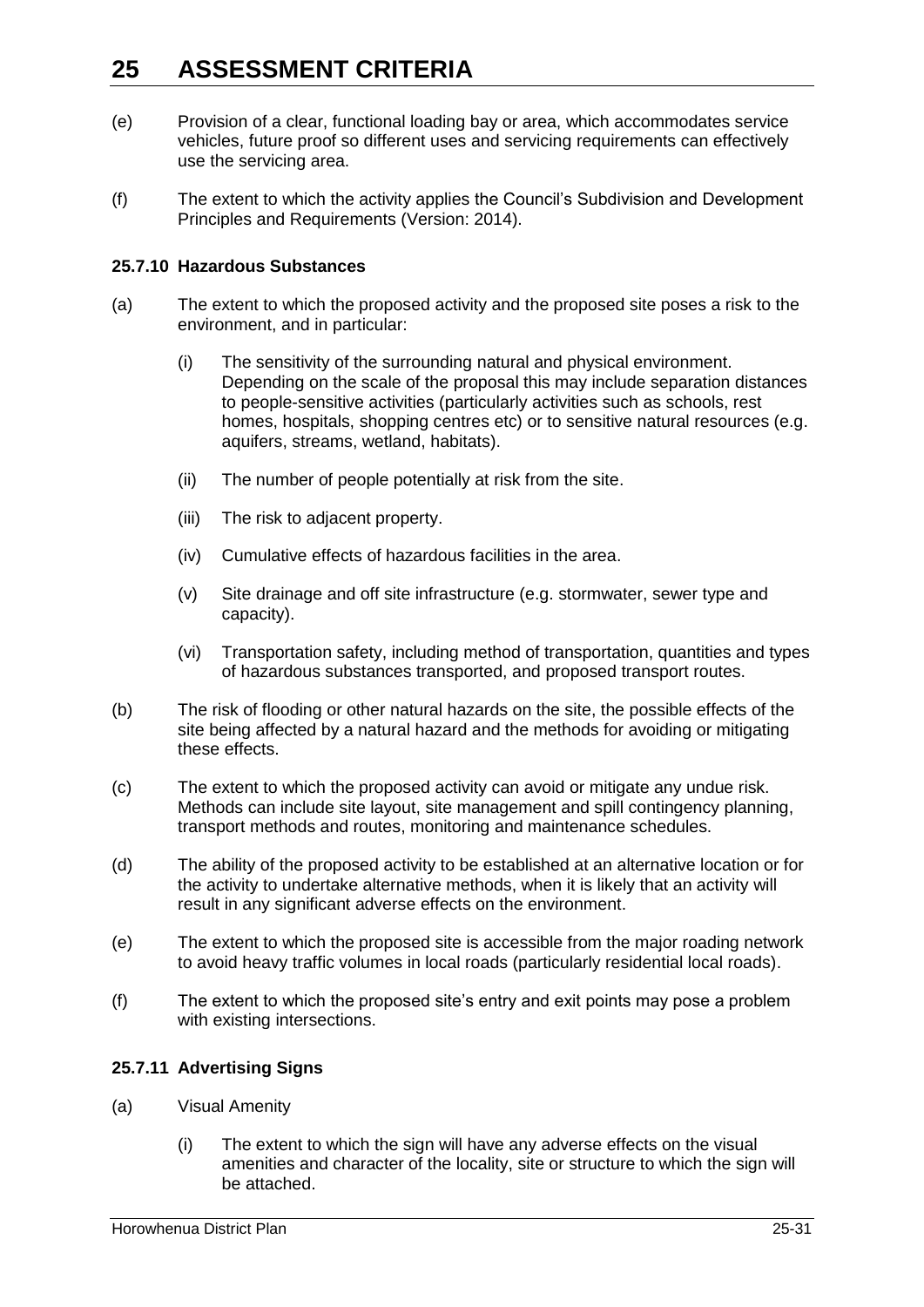- (ii) The need for any extra signage in addition to the permitted signage for the zone.
- (iii) Any likely cumulative effects of allowing the sign to be erected.
- (iv) The need to impose conditions relating to the location, design and appearance of the sign and the period for which it may be erected, or operated.
- (b) Traffic and Pedestrian Safety
	- (i) The extent to which the sign may cause an obstruction to driving sight distances, traffic signs or signals, or unnecessarily intrude into a driver's field of vision or physically obstruct vehicles or pedestrians, or cause a distraction that affects safety for road users.
	- (ii) The potential adverse effects of the proposed sign on drivers' concentration under all possible weather conditions.
	- (iii) The potential adverse effect of the sign on drivers who may have medical conditions or impairments which may reduce or affect safety.
	- (iv) The extent that any sign resembles a traffic control sign, warning device, or signal, or may make a traffic control sign or signal difficult to discern, with respect to both colour and shape, when considered from all possible driving angles. This includes signs which:
		- provide a confusing or dominating background, which could reduce the clarity or effectiveness of a traffic sign or signal; or
		- invite drivers to turn, but are sited in such proximity to the vehicle entrance that there is insufficient time to signal, slow down and turn safely;
		- contain reflectors or flashing lights and therefore have the potential to be confused with traffic control signs or signals at night.
	- (v) Proximity to other signs and intersections and potential adverse affects on the safety of road users including pedestrians
	- (vi) The effect on driver safety and concentration as a result of reduced lettering sizes or more than the permitted number of words and symbols, or the nature of the text, lettering, and fonts, etc that make interpretation of the sign difficult while driving at the posted speed limit.
	- (vii) Whether NZTA are supportive of any application for a sign that fronts a State Highway.
- (c) Historic Heritage
	- (i) The extent to which the sign, including supporting structures detracts from the heritage values associated with the building or structure and its associated setting.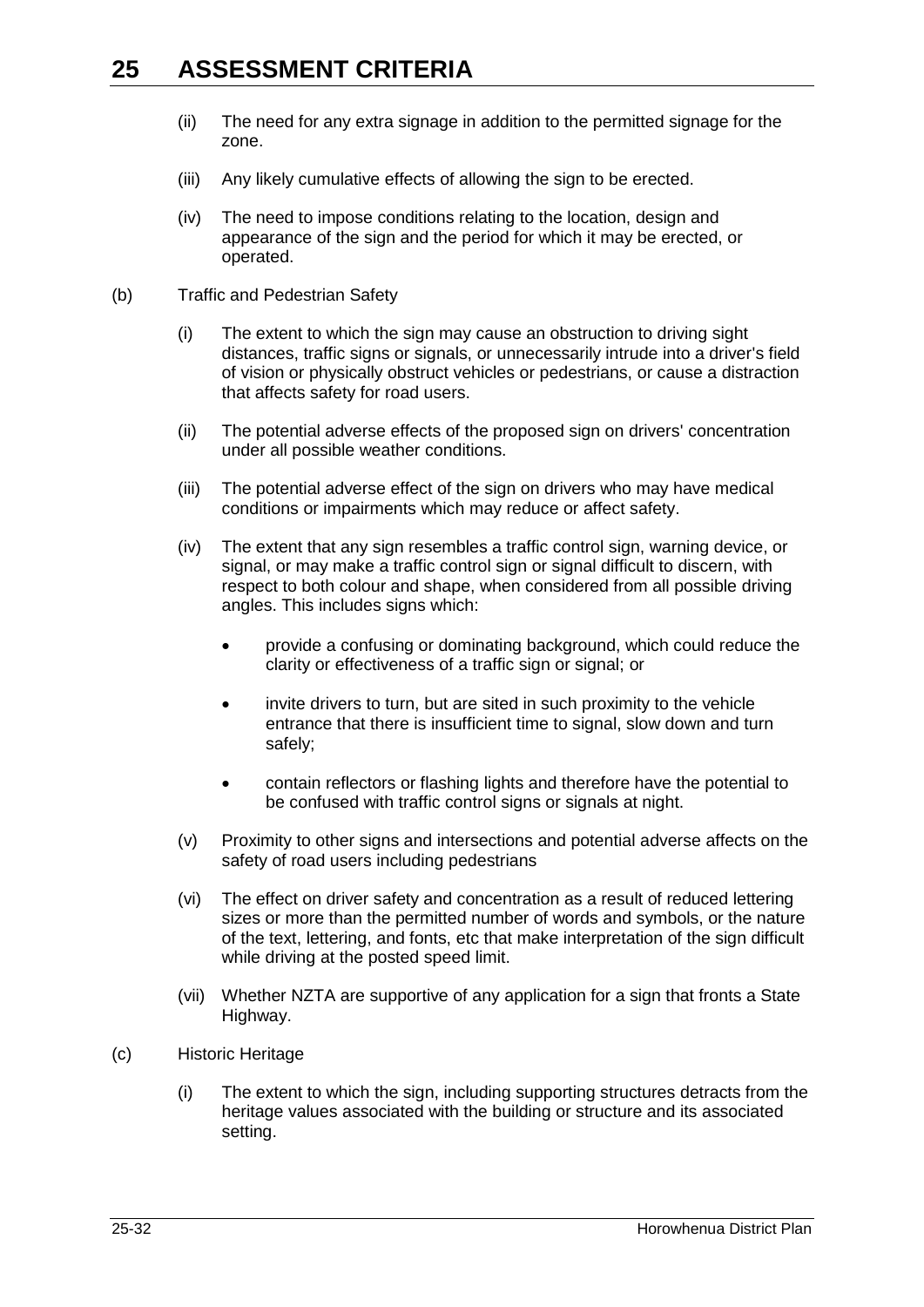- (ii) Whether the signs detracts from the architecture of the building, including decorative detailing, structural divisions, windows or doorways.
- (iii) Whether additional signage will result in visual clutter.

### **25.7.12 Network Utilities and Wind Monitoring Masts**

- (a) The size and scale of proposed structures and whether they are in keeping with the size and scale of any existing development.
- (b) The protection of the environment while recognising technical and operational necessity which may result in adverse effects.
- (c) The potential for the network utility operator to locate new network infrastructure within road corridors or underground and the provisions made for co-siting or sharing facilities where technically and economically practicable.
- (d) The extent to which the design and appearance or location of new or additional network utilities, including associated structures, adversely affect:
	- (i) the safety and efficiency of the road network;
	- (ii) the character, amenity values, including streetscapes, of the surrounding area; and
	- (iii) the values and attributes of any site or areas of natural and/or cultural heritage.
- (e) Whether there are any significant demonstrable adverse effects on people's health and safety.
- (f) With respect to network utilities, whether alternative locations, routes or other options are economically, operationally, physically or technically practicable.

### **25.7.13 Wind Energy Facilities**

- (a) The landscape and visual effects of the proposal, including:
	- (i) The extent to which the proposal will adversely affect rural character, views from residences, key public places, including roads, and recreation areas.
	- (ii) The visibility of the proposal, including the number of turbines and their height.
	- (iii) The extent to which the proposal will affect the natural character of the Coastal Environment, water bodies, and Outstanding Natural Features and Landscapes.
	- (iv) The extent to which any aspects of the proposal can be sited underground.
- (b) The ecological impact of the proposal on the habitats of flora and fauna.
- (c) The effects on heritage, cultural, geological and archaeological values and sites.
- (d) The effects of traffic and vehicle movements.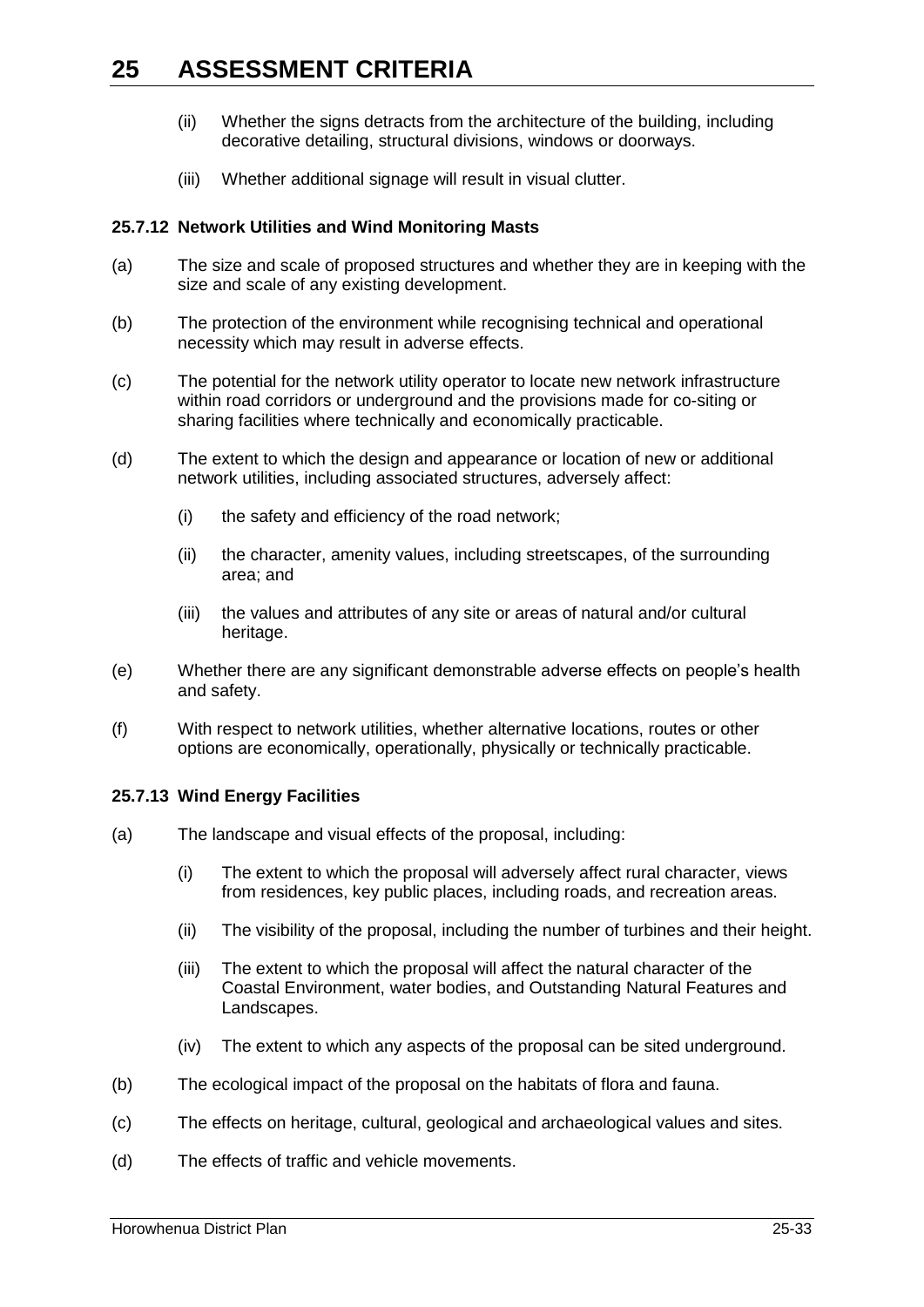- (e) The actual or potential noise effects of the construction, development and operation of the wind energy facilities, including particular consideration of any special audible characteristics, and the proximity to and effect on settlements or dwellings, and the ability to meet NZS 6808:2010 Acoustics – Wind Farm Noise.
- (f) The extent to which the proposal will affect amenity values of the surrounding environment, including the effects of electromagnetic interference to broadcast or other signals, blade glint and shadow flicker.
- (g) The effects of any earthworks, including the construction of access tracks, roads and turbine platforms.
- (h) The cumulative effects of the proposal.
- (i) The positive local, regional and national benefits to be derived from the use and development of renewable energy.
- (j) Mitigation and rehabilitation works.
- (k) Operational and technical considerations.

#### **25.7.14 Natural Hazards**

- (a) The probability and magnitude of the natural hazard event, and the type, scale and distribution of the risks from the natural hazard. Includes consideration of the influence of climate change, adopting a precautionary approach for the frequency and intensity of events. (Note: Refer to the "Risks and Responsibilities: Report of the Manawatu-Wanganui Regional Lifelines Project" (No. 2005/EXT/622) prepared by the Manawatu-Wanganui CDEM Group for information about natural hazards that may be relevant to the subject site).
- (b) The nature of the activity, its intended use, including whether the use is temporary or permanent, and the degree to which people or property are put at risk as a result of the activity.
- (c) The adequacy of avoidance or mitigation measures to address the risks from natural hazards, including the design, scale, location and construction of buildings, structures and activities.
- (d) The mitigation measures for occupied structures to achieve a finished floor level or ground level, which includes a reasonable freeboard above the 0.5% AEP (1 in 200 year) flood level.
- (e) Whether alternative sites and methods have been considered and are available, and if so, reasons why they been rejected.
- (f) Whether the works are necessary to prevent loss of life, damage to assets, and/or disruption to the community.
- (g) The extent to which the activity, buildings or structures, or the mitigation measures may increase the likelihood of erosion, inundation or any other hazard event occurring, or increase its magnitude, including to other properties which may or may not currently be at risk from the effects of the natural hazards.
- (h) Whether the effectiveness of existing flood hazard avoidance or mitigation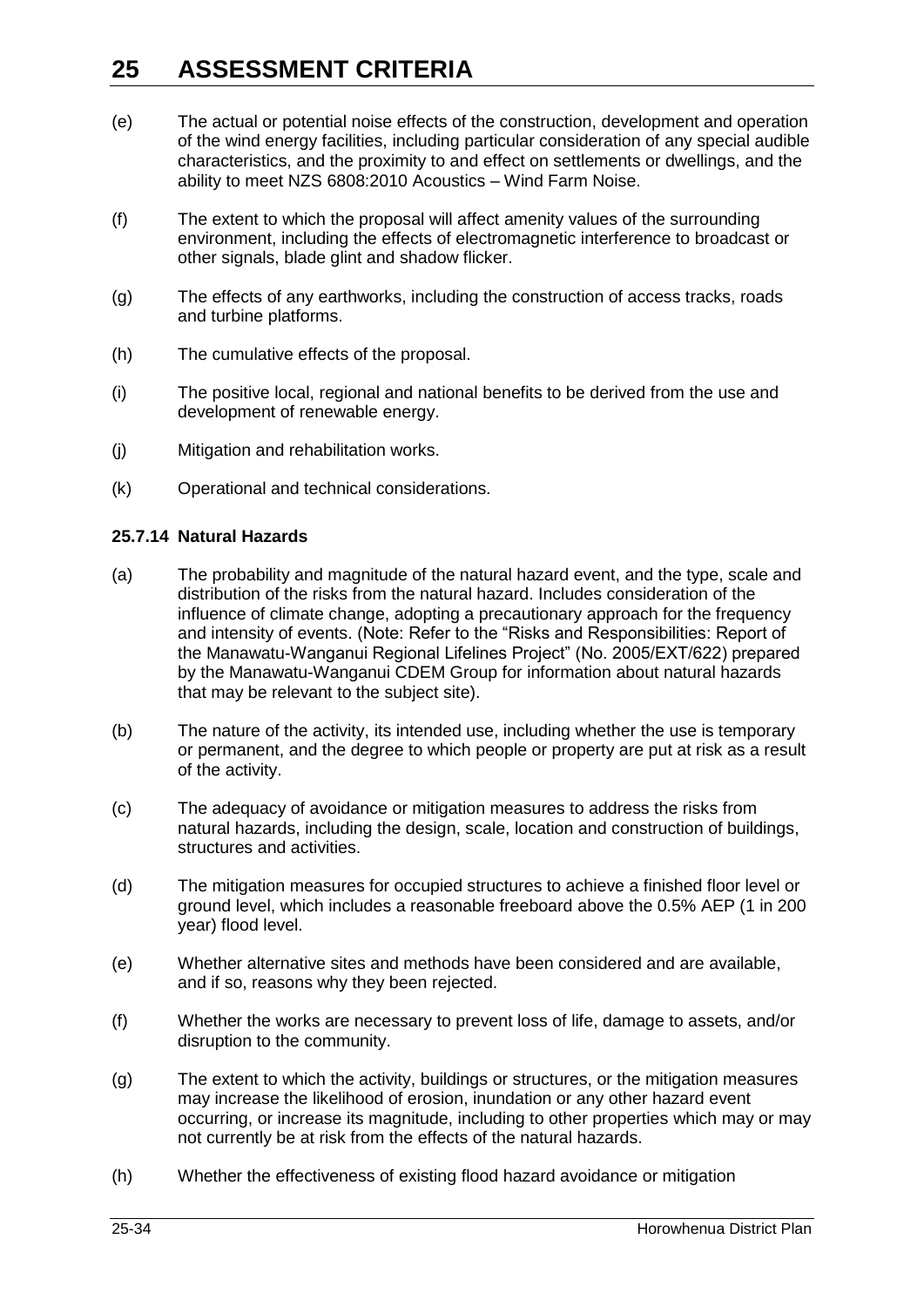measures are adversely affected, including works and structures within river and drainage schemes, natural landforms that protect against inundation, and overland stormwater flow paths.

- (i) The likelihood and consequences of any proposed flood hazard mitigation measures failing.
- (j) Provision for access between habitable structures and a safe area where evacuation may be carried out (preferably that will not be flooded) and must be no greater than 0.5 metres above finished ground level with a maximum water velocity of 1.0m/s or other combination of water depth and velocity that will not result in greater risk to human life, infrastructure or property.
- (k) The appropriateness and certainty of the proposed ownership of, and responsibility for maintenance of, the flood hazard mitigation measures.
- (l) Whether it is demonstrated that the area is not subject to inundation, or the level of inundation is less.

### **25.7.15 Notable Trees**

- (a) The existing condition of the Notable Tree.
- (b) The value of the tree(s) including their ecological, cultural or historic significance.
- (c) Whether a qualified arborist has confirmed the tree to be dead or diseased.
- (d) The likely threat to nearby residents, including potential for falling branches, the possibility of high winds destabilising the tree, or actual or potential damage to residential buildings done to root growth.
- (e) The extent to which work on or near a Notable Tree is necessary to preserve or maintain the efficiency or safety of any public work, network utility or road or railway.
- (f) The extent to which the tree has grown to the point of causing nuisance including significant loss of sunlight or daylight to nearby residences.
- (g) Whether the Notable Tree inhibits the growth of a more desirable specimen nearby.
- (h) The need for the removal and the practicality of alternatives to its removal or damage including possible relocation.
- (i) The extent of adverse affects on the values of the Notable Tree (or group of trees) as a result of activities with the dripline, confirmed by a qualified arborist.
- (j) The extent of adverse effects on the health of a Notable Tree (or group of trees) as the result of activities involving trimming and maintenance of the tree(s), confirmed by a qualified arborist.
- (k) The impact to the integrity of a group trees that by removing one or more specimens.
- (l) The ability to carry out the activity using methods and management that would result in the works not adversely affecting the health of the tree, and these methods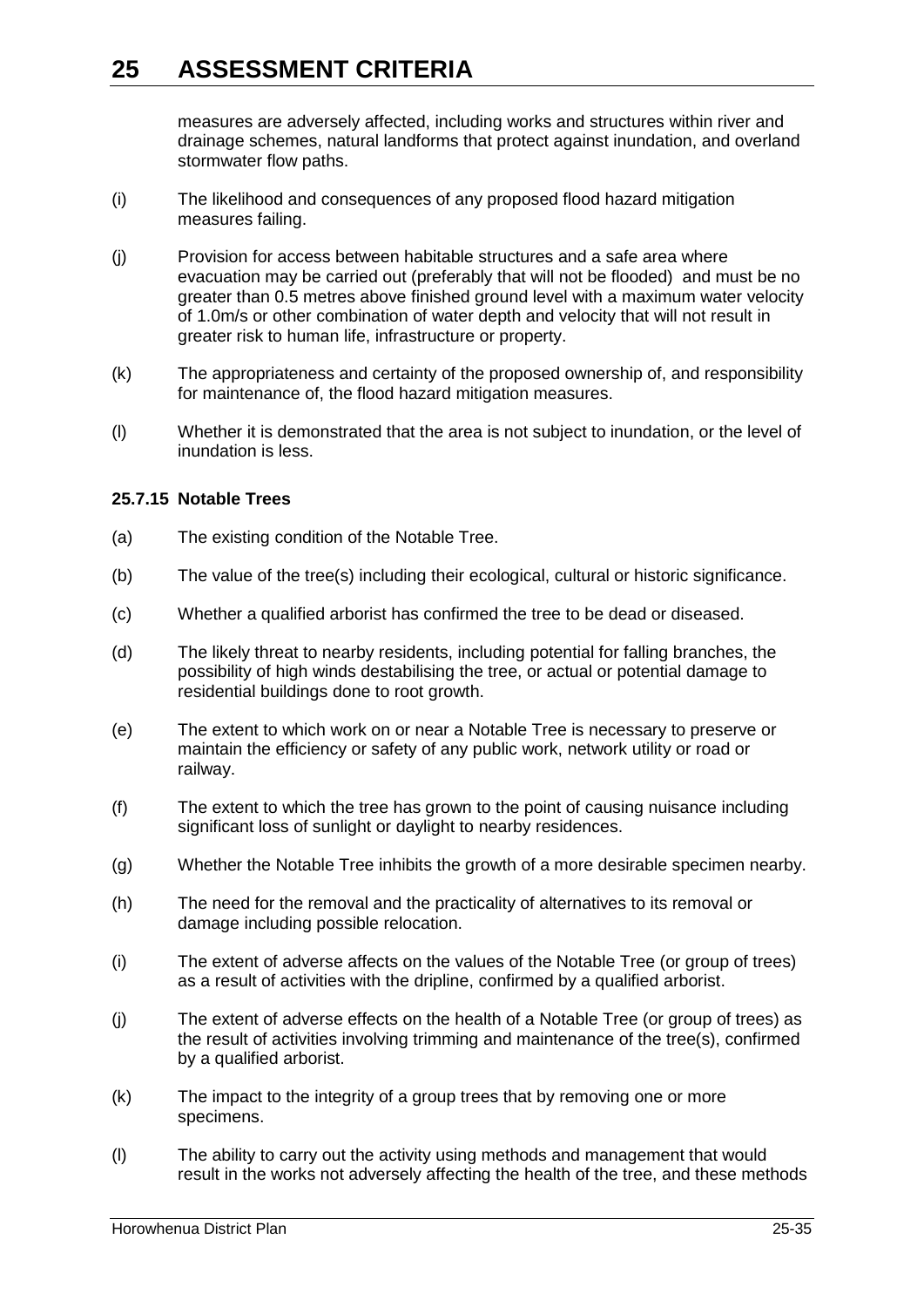and management being confirmed by a qualified arborist.

(m) Whether a replacement tree, of appropriate size and suitability, can be established and maintained on the site.

### **25.7.16 Historic Heritage**

- (a) Historic Heritage Buildings and Structures
	- (i) The extent to which the proposal is consistent with the Objectives and Policies contained in Chapter 13 of the District Plan.
	- (ii) Whether the proposal adversely impacts on the historic, social, setting and group, architectural, scientific and technological, Māori cultural, or archaeological values associated with the building or structure.
	- (iii) Whether any consultation has been undertaken with Heritage New Zealand and/or Māori in relation to any development involving a Schedule 2 Heritage Building or Structure, or Heritage Site.
	- (iv) The extent to which any adverse impacts on heritage values are either off-set by positive impacts, or are able to be mitigated.
	- (v) The extent to which the proposal is consistent with the policies contained in any conservation plan relating to the building or structure.
	- (vi) The extent to which any adverse impacts on heritage values are necessary to enable the long term, practical, or feasible use of the building or structure.
	- (vii) The extent to which there is the ability to economically use or develop the site without altering, relocating or removing the building.
	- (viii) For an alteration, whether the proposal is reversible, compatible with the original architectural style, character and scale of the building and retains as much of the original fabric as possible.
	- (ix) For relocation, the extent to which the original site and location are crucial to maintaining the significant heritage values of the building or structure.
	- (x) The extent to which any proposals involving the demolition or removal of a building or structure have considered the rarity and integrity of the building or structure, with particular regard to the extent to which the proposal has recognised and provided for the appropriate management of its associated heritage values.
	- (xi) For a new building or additions to an unlisted building located within the heritage setting of an Group 1 or 2 building listed in the Schedule 2: Historic Heritage – Buildings, Structures and Sites, whether the proposal is compatible with the original architectural style, character and scale of the historic heritage building.
	- (xii) Where a building presents or is threatened by an earthquake risk, fire risk safety risk, or exposed to any other hazard risk, and related remedial work (excluding demolition) is proposed: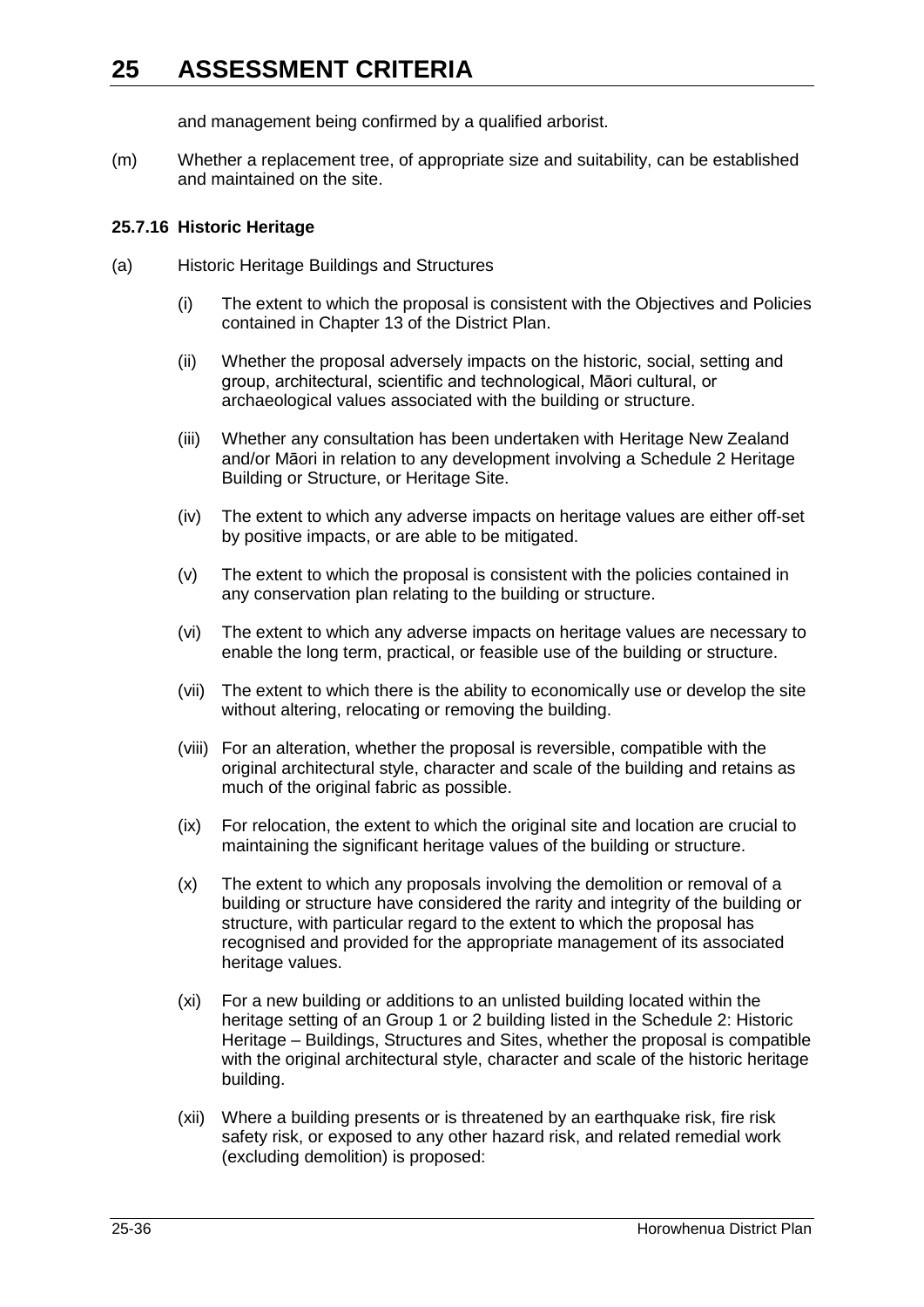- the degree of upgrade that is required to meet safety standards,
- the extent of any adverse effect of the work on its identified heritage value, and
- the cost of mitigating any adverse effects associated with such work.
- (xiii) The reasons why any works or subdivision are necessary and whether there are any other means of achieving the same or similar ends with fewer adverse effects.
- (xiv) For subdivision, whether the remainder of the site associated with the building or structure is of a size that continues to provide it with a suitable setting.
- (xv) For earthworks, whether the works are likely to damage, modify or destroy any archaeological site.
- (xvi) The extent to which the conservation principles contained within the ICOMOS New Zealand Charter for the Conservation of Places of Cultural Heritage Value (2010) apply and, where applicable, have been substantially adhered to.
- (b) Historic Heritage Sites
	- (i) The extent to which the proposal is consistent with the Objectives and Policies contained in Chapter 13 of the District Plan.
	- (ii) Whether the proposal adversely impacts on the historic, social, setting and group, architectural, scientific and technological, Māori cultural, or archaeological values associated with the site.
	- (iii) The extent to which any adverse impacts on heritage values are either off-set by positive impacts, or are able to be mitigated.
	- (iv) The extent to which the proposal is consistent with the policies contained in any conservation plan relating to the site.
	- (v) The extent to which any adverse impacts on heritage values are necessary to enable the long term, practical, or feasible use of the site.
	- (vi) The extent to which any proposals involving the destruction or irreversible change to a site have considered the rarity and integrity of the site.
	- (vii) The extent to which the conservation principles contained within the ICOMOS New Zealand Charter for the Conservation of Places of Cultural Heritage Value (2010) apply and, where applicable, have been substantially adhered to.